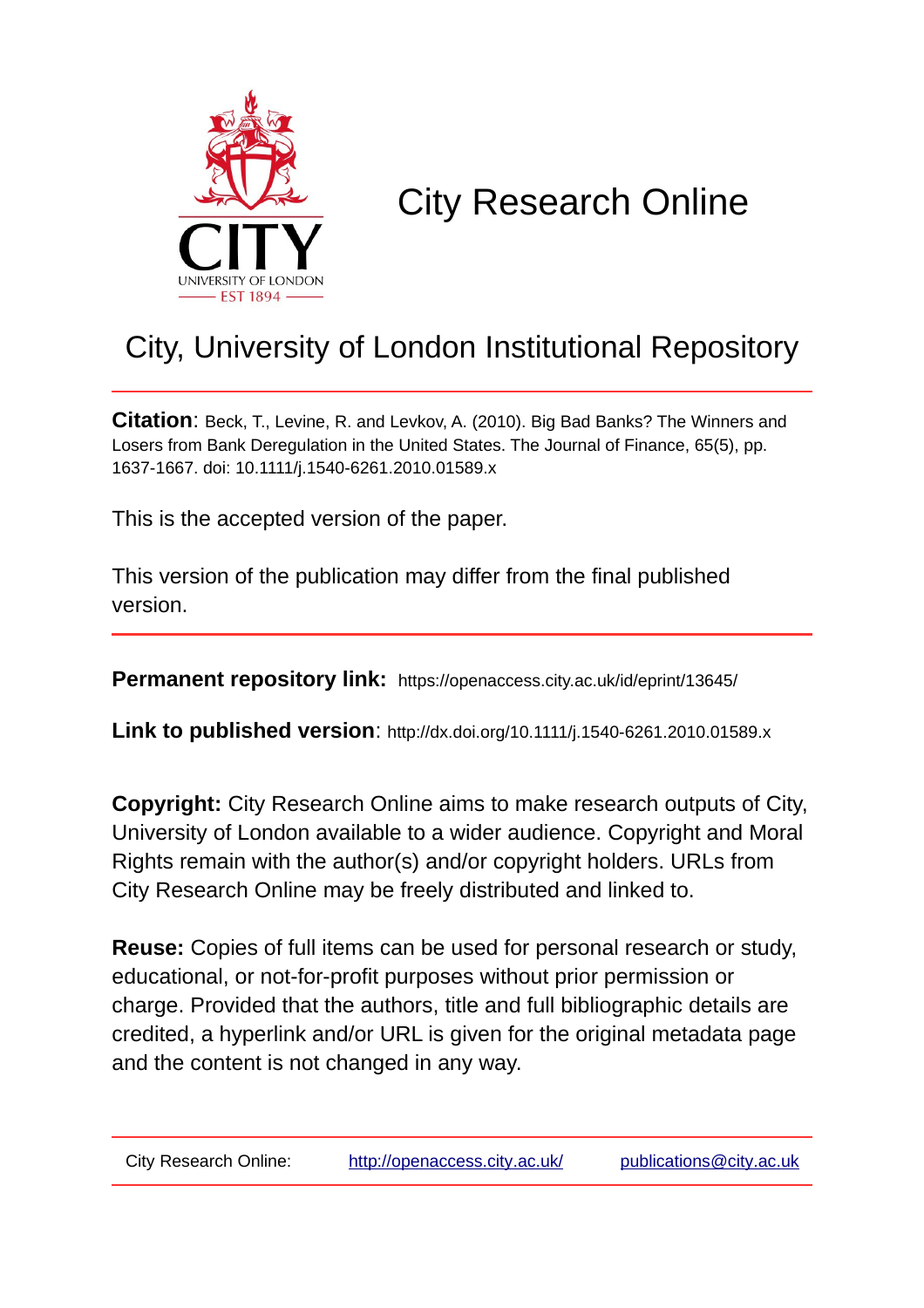# Big Bad Banks?

# The Winners and Losers from Bank Deregulation in the United States

Thorsten Beck, Ross Levine, and Alexey Levkov

October 7, 2009

**Abstract:** We assess the impact of bank deregulation on the distribution of income in the United States. From the 1970s through the 1990s, most states removed restrictions on intrastate branching, which intensified bank competition and improved bank performance. Exploiting the cross-state, cross-time variation in the timing of branch deregulation, we find that deregulation materially tightened the distribution of income by boosting incomes in the lower part of the income distribution while having little impact on incomes above the median. The results suggest that regulatory impediments to competition among banks during the 20th century were disproportionally harmful to lower income workers. We also find that the impact of bank deregulation on income inequality is accounted for by an increase in the relative wage rates and working hours of unskilled workers, and not by lower-income households financing additional education or starting new businesses.

JEL Codes: G28, G21, D31 Key Words: Financial Institutions, Government Policy and Regulation; Income Inequality,

Beck: Tilburg University and CEPR, T.Beck@uvt.nl; Levine: Brown University and the NBER, ross\_levine@brown.edu; Levkov: Brown University, alexey\_levkov@brown.edu. Martin Goetz and Carlos Espina provided exceptional research assistance. We thank an anonymous referee, the Editors, Phil Strahan, and Yona Rubinstein for detailed comments on earlier drafts. We received many helpful comments at the World Bank conference, "Access to Finance," and seminars at the Bank of Israel, Board of Governors of the Federal Reserve System, Brown University, Boston University, International Monetary Fund, European Central Bank, Georgia State University, New York University, Tilburg University, University of Frankfurt, University of Lausanne, University of Mannheim, and the University of Virginia.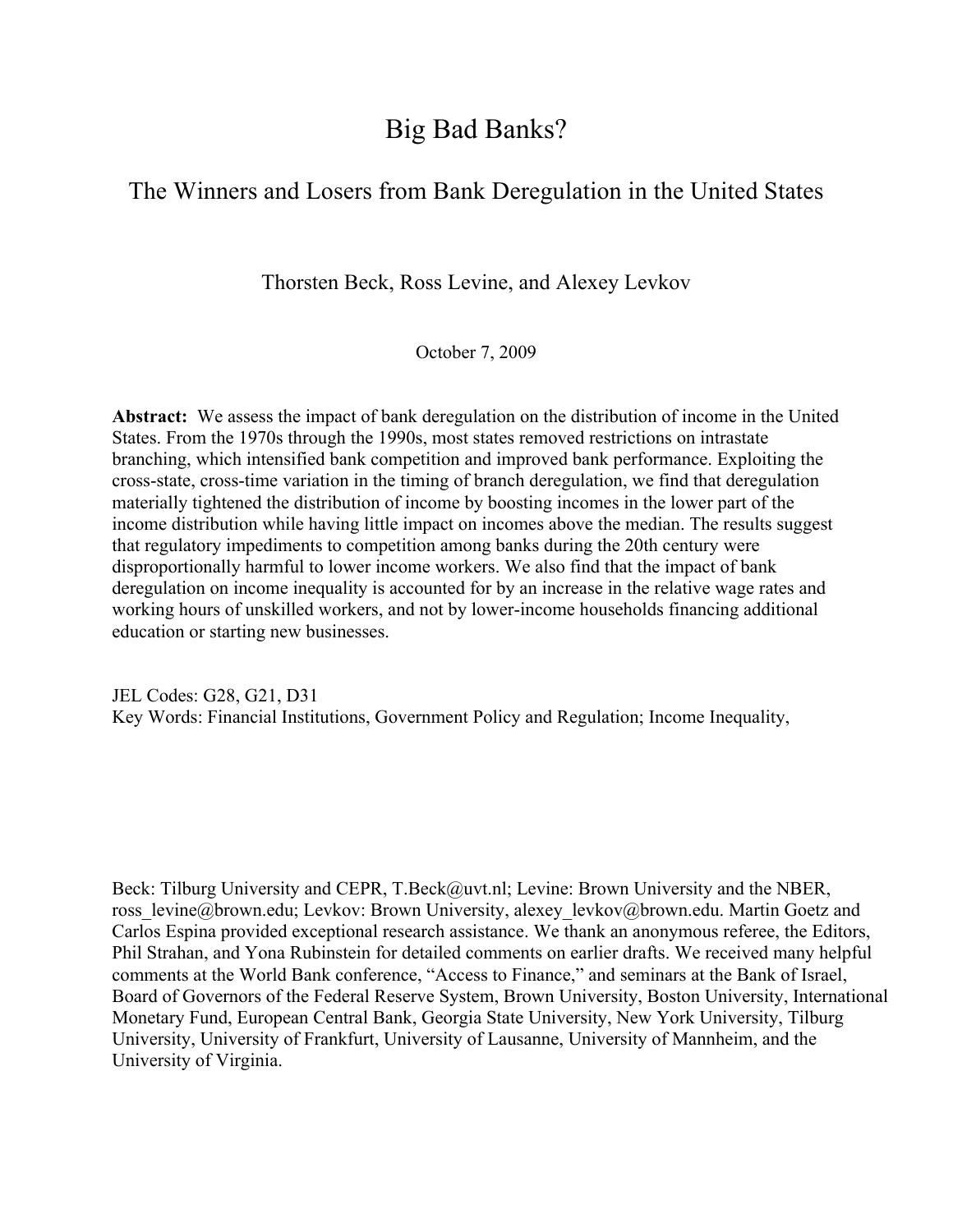# **1. Introduction**

Although income distributional considerations have a played a central -- if not the central - role in shaping the policies that govern financial markets, researchers have devoted few resources toward evaluating the actual impact of financial regulations on the distribution of income. For instance, Thomas Jefferson's fears that concentrated banking power would help wealthy industrialists at the expense of others spurred him to fight against the Bank of the United States, and similar anxieties fueled Andrew Jackson's veto of the re-chartering of the Second Bank of the United States (Hammond, 1957; Bodenhorn, 2003). During the  $20<sup>th</sup>$  century, politicians in many U.S. states implemented and maintained restrictions on bank branching, arguing that the formation of large banks would disproportionately curtail the economic opportunities of the poor (Southworth, 1928; White, 1982; Kroszner and Strahan, 1999). Today, in the midst of a financial crisis, unease about centralized economic power and growing income inequality have fueled debates about Gramm-Leach-Bliley and the desirability of stiffer regulations on financial conglomerates.<sup>1</sup> While beliefs about the influence of financial regulations on the distribution of income affect policies, we econometrically evaluate the causal impact of bank regulations on income distribution.

Theoretical debates and welfare concerns further motivate our analyses of the distributional effects of bank regulation. If banking is a natural monopoly, then unregulated, monopolistic banks may earn rents through high fixed fees that disproportionately hurt the poor as developed in models by Greenwood and Jovanovic (1990), Banerjee and Newman (1993), and Galor and Zeira (1993). Countervailing arguments, however, challenge the view that restricting the consolidation and expansion of banks will help the poor. Regulatory restrictions on bank mergers, acquisitions, and

 $<sup>1</sup>$  On compensation in the financial sector and income inequality in the overall economy, see Philippon and Reshef</sup> (2009) and Kaplan and Rauh (2009). Many have recently suggested that financial deregulation, including bank branch deregulation, the Gramm-Leach-Bliley Act, and the accommodating supervisory approach at the Federal Reserve, contributed both to the financial crisis and to growing income inequality, e.g., Krugman (2009) and Moss (2009).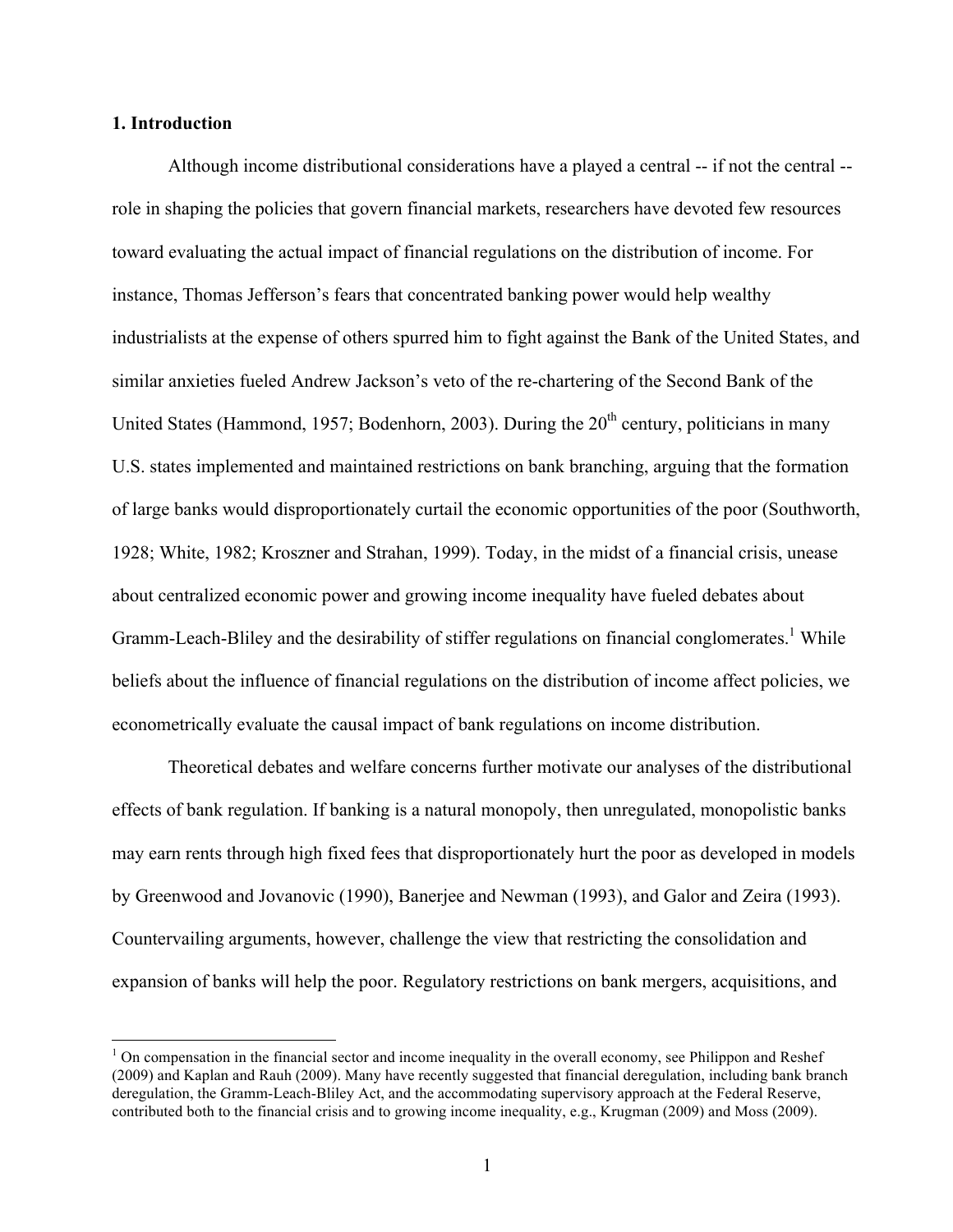branching could create and protect local banking monopolies, curtailing competition and raising fees that primarily hurt the poor. In light of this debate, we evaluate whether regulatory restrictions on bank expansion increased, decreased, or had no effect on income inequality. Furthermore, bank regulations could directly affect social welfare by altering the distribution of income. As summarized by Kahneman and Krueger (2006) and Clark, Frijters, and Shields (2008), people care about relative income, as well as absolute income and risk. Thus, understanding the impact of financial regulations on the distribution of income provides additional information on the welfare implications of finance.

More specifically, this paper assesses how branch deregulation altered the distribution of income in the United States. From the 1970s through the 1990s, most states removed restrictions on intrastate branching, which intensified bank competition and improved bank efficiency and performance (Flannery, 1984; Jayaratne and Strahan, 1998). Researchers have examined the impact of these reforms on economic growth (Jayaratne and Strahan, 1996; Huang, 2008), entrepreneurship (Black and Strahan, 2002; Kerr and Nanda, 2009), economic volatility (Morgan, Rime, and Strahan, 2004; Demyanyk, Ostergaard, and Sorensen, 2007), and the wage gap between men and women bank executives (Black and Strahan, 2001). In this paper, we provide the first evaluation of the impact of branch deregulation on the distribution of income in the overall economy and help resolve a debate about bank deregulation that extends across two centuries.

The removal of branching restrictions by states provides a natural setting for identifying and assessing who won and lost from bank deregulation. As shown by Kroszner and Strahan (1999), national technological innovations triggered branch deregulation at the state level. Specifically, (1) the invention of automatic teller machines (ATMs), in conjunction with court rulings that ATMs are not bank branches, weakened the geographical bond between customers and banks; (2) checkable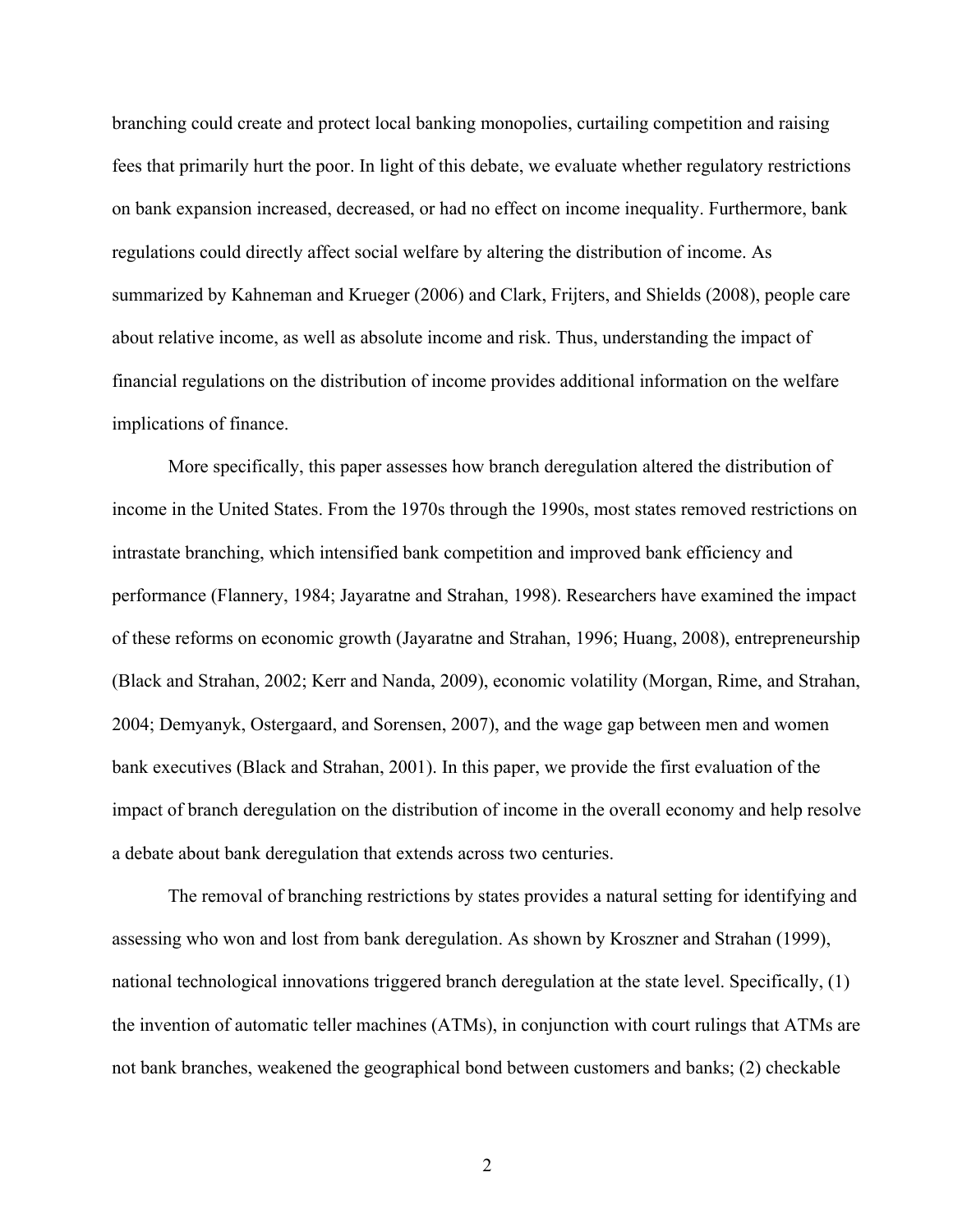money market mutual funds facilitated banking by mail and telephone, which weakened local bank monopolies; and, (3) improvements in communications technology lowered the costs of using distant banks. These innovations reduced the monopoly power of local banks, weakening their ability and desire to fight against deregulation. Kroszner and Strahan (1999) further show that crossstate variation in the timing of deregulation reflects the interactions of these national technological innovations with preexisting state-specific conditions. For example, deregulation occurred later in states where politically powerful groups viewed large, multiple-branch banks as potentially serious competitors. Moreover, as we demonstrate below, neither the level nor rate of change in the distribution of income before deregulation helps predict when a state removed restrictions on bank branching, suggesting that the timing of branch deregulation at the state level is exogenous to the state's distribution of income. Consequently, we employ a difference-in-differences estimation methodology that exploits the exogenous cross-state, cross-year variation in the timing of branch deregulation to assess the causal impact of bank deregulation on the distribution of income.

 The paper's major finding is that deregulation of branching restrictions substantively tightened the distribution of income by disproportionately raising incomes in the lower half of the income distribution. While income inequality widened in the overall U.S. economy during the sample period, branch deregulation lowered inequality relative to this national trend. This finding is robust to using different measures of income inequality, controlling for time-varying state characteristics, and controlling for both state and year fixed effects. We find no evidence that reverse causality or prior trends in the distribution of income account for these findings. Furthermore, the economic magnitude is consequential. Eight years after deregulation, the Gini coefficient of income inequality is about four percent lower than before deregulation after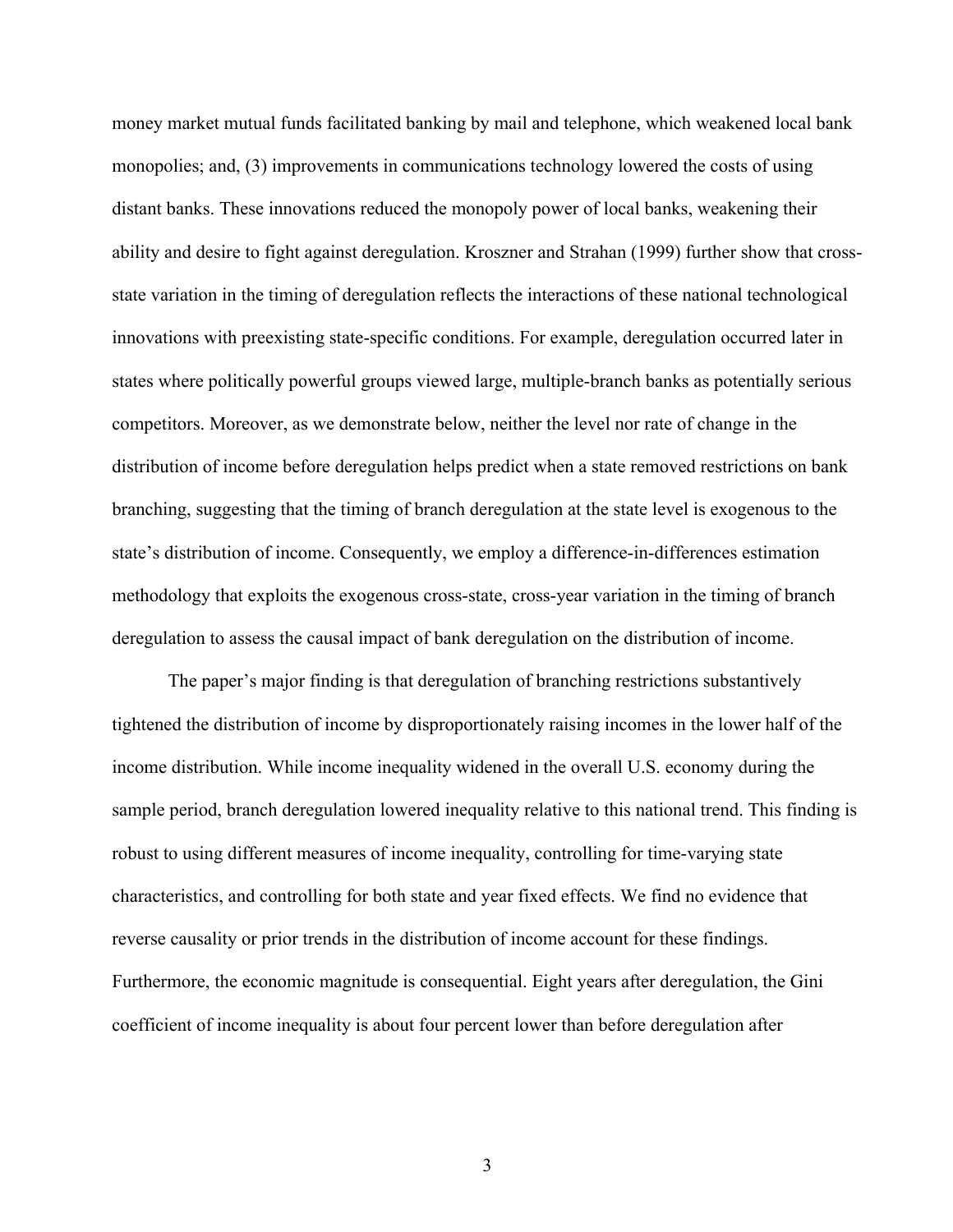controlling for state and year fixed effects. Put differently, deregulation explains about 60% of the variation of inequality after controlling for state and year fixed effects.

Removing restrictions on intrastate bank branching reduced inequality by boosting incomes in the lower part of the income distribution, not by shrinking incomes above the median. Deregulation increased the average incomes of the bottom quarter of the income distribution by more than five percent, but deregulation did not significantly affect the upper half of the distribution of income. These results are consistent with the view that the removal of intrastate branching restrictions triggered changes in banking behavior that had disproportionately positive repercussions on lower income individuals.

To provide additional evidence that bank deregulation tightened the distribution of income by affecting bank performance and not through some other mechanism, we show that the impact of deregulation on the distribution of income varied across states in a theoretically predictable manner. In particular, if branch deregulation tightened the distribution of income by improving the operation of banks, then deregulation should have had a more pronounced effect on the distribution of income in those states where branching restrictions were particularly harmful to bank operations before deregulation. Based on Kroszner and Strahan (1999), we use four indicators of the degree to which intrastate branching restrictions hurt bank performance prior to deregulation. For example, in states with a more geographically diffuse population, branching restrictions were particularly effective at creating local banking monopolies that hindered bank performance. After deregulating, therefore, we should observe a bigger effect on bank performance in states with more diffuse populations. This is what we find. Across the four indicators of the cross-state severity of branching restrictions and their impact, we find that deregulation reduced income inequality more in those states where these branching restrictions had been particularly harmful to bank operations. These findings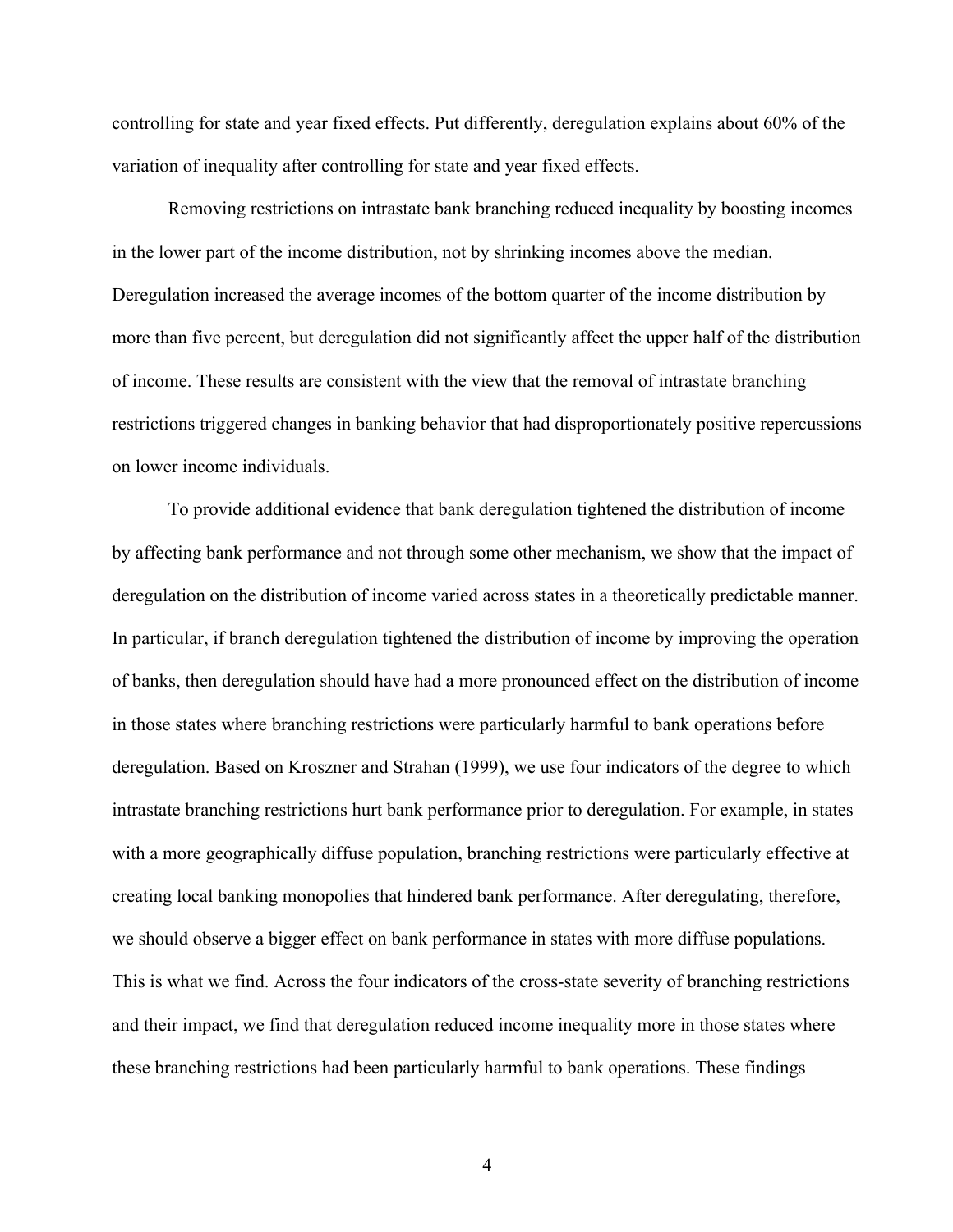increase confidence in the interpretation that deregulation reduced income inequality by enhancing bank performance.

We finish by conducting a preliminary exploration of three possible explanations of the channels underlying these findings. We view this component of the analysis as a preliminary exploration because each of these explanations warrants independent investigation with individuallevel, longitudinal datasets. Nevertheless, we provide this extension to further motivate and guide future research on the channels linking bank performance and the distribution of income.

The first two explanations stress the ability of the poor to access banking services directly. In Galor and Zeira (1993), for example, credit market imperfections prevent the poor from borrowing to invest more in education, which hinders their access to higher paying jobs. Deregulation that eases these credit constraints, therefore, allows lower income individuals to invest more in education, reducing inequality. A second explanation focuses on the ability of the poor to become entrepreneurs. In Banerjee and Newman (1993), financial imperfections are particularly binding on the poor because they lack collateral and because their incomes are relatively low compared to the fixed costs of obtaining bank loans. Thus, deregulation that improves bank performance by lowering collateral requirements and borrowing costs will disproportionately benefit the poor by expanding their access to bank credit.

A third explanation highlights the response of firms to the lower interest rates triggered by deregulation, rather than stressing increased access to credit by lower income individuals. While the drop in the cost of capital encourages firms to substitute capital for labor, the cost reduction also increases production, boosting the demand for capital and labor. On net, if the drop in the cost of capital increases the demand for labor and this increase falls disproportionately on lower income workers, then deregulation could reduce inequality by affecting firms' demand for labor.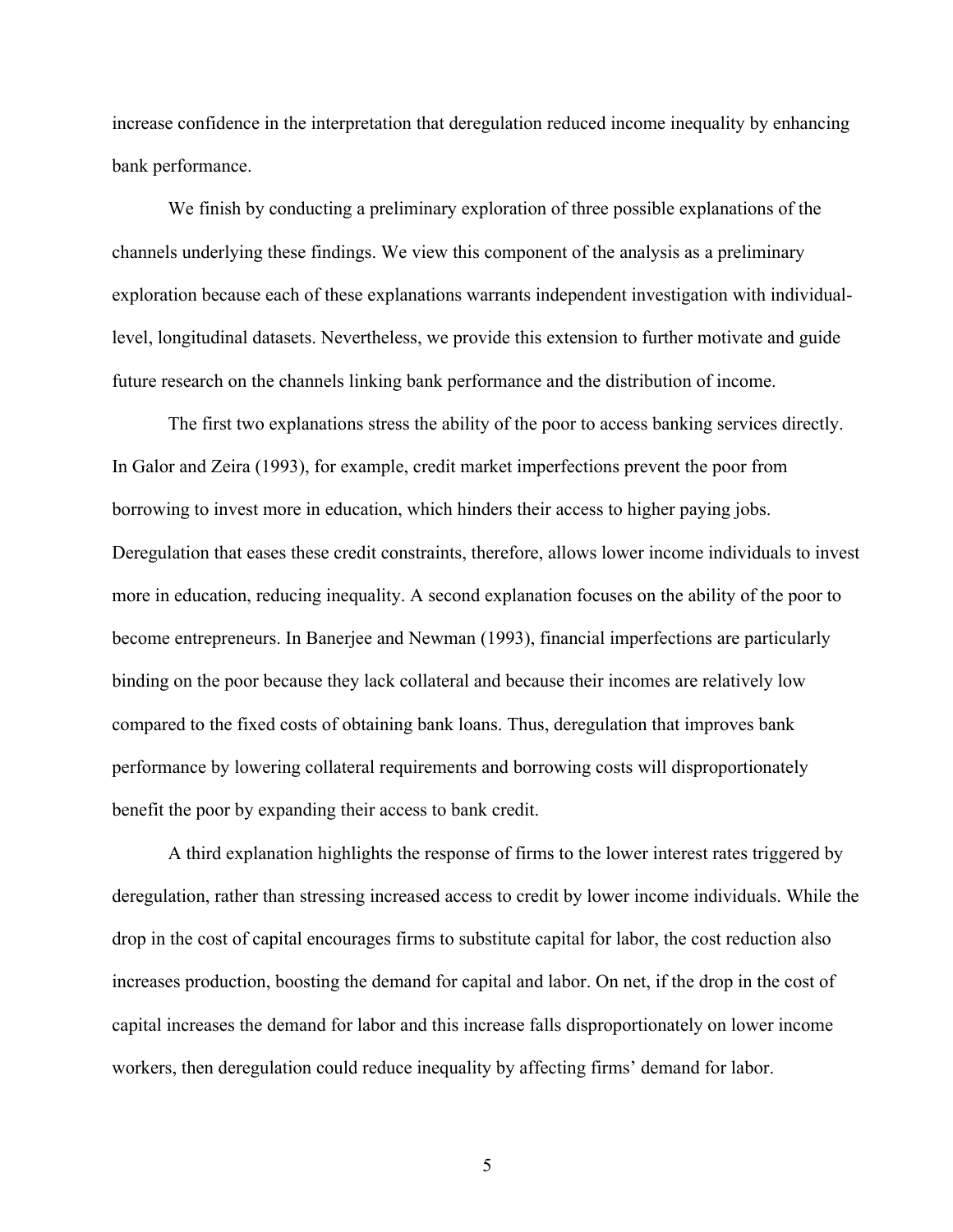Although branch deregulation stimulated entrepreneurship and increased education, our results suggest that deregulation reduced income inequality primarily by boosting the relative demand for low-skilled workers. More specifically, deregulation dramatically increased the rate of new incorporations (Black and Strahan, 2002) and the rates of entry and exit of non-incorporated firms (Kerr and Nanda, 2009). However, the reduction in total income inequality is fully accounted for by a reduction in earnings inequality among salaried employees, not by a movement of lower income workers into higher paying self-employed activities or by a change in income differentials among the self-employed. Furthermore, the self-employed account for only about 10% of the working age population, and this percentage did not change significantly after deregulation. On education, Levine and Rubinstein (2009) find that the fall in interest rates caused by bank deregulation reduced high school dropout rates in lower income households. Yet, changes in educational attainment do not account for the reduction in income inequality triggered by branch deregulation during our sample period. Rather, consistent with the view that bank deregulation increased the relative demand for low-income workers, we find that deregulation increased the relative wages and relative working hours of unskilled workers, thus accounting for a tightening of income distribution. In addition, we document a fall in the unemployment rate following branch deregulation, an effect, which comes in addition to the increased relative wages and working hours of low-income workers.

This paper relates to policy debates concerning the current financial crisis and the role of financial markets in promoting economic development. First, the international policy community increasingly emphasizes the benefits of providing the poor with greater access to financial services as a vehicle for fighting poverty and reducing inequality. In a broad cross-section of countries, Beck, Demirguc-Kunt, and Levine (2007) find that an overall index of banking sector development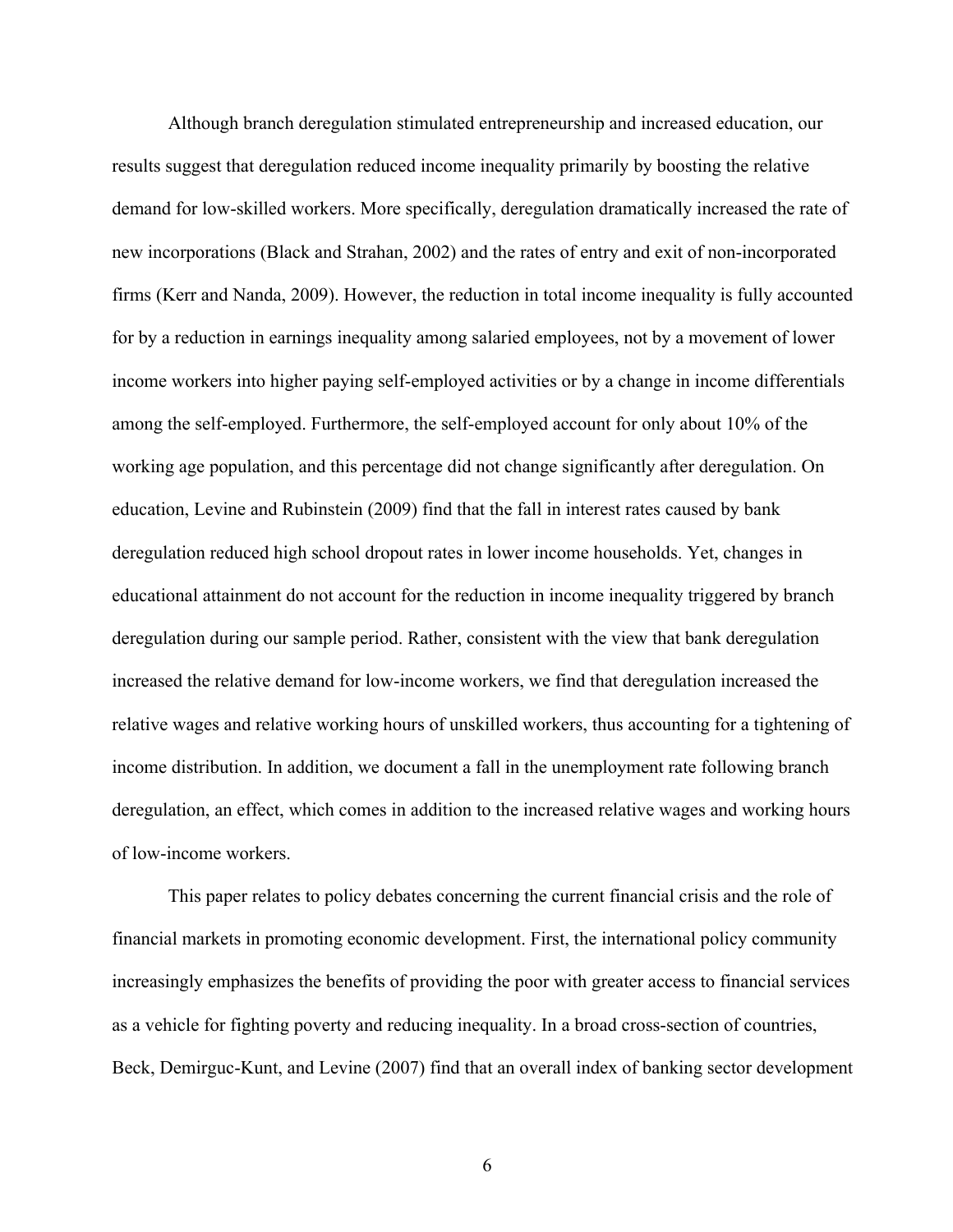is associated with a reduction in income inequality across countries, but they do not analyze the impact of a specific, exogenous policy change. Burgess and Pande (2007) find that when India reformed its banking laws to provide the poor with greater access to financial services, this policy change reduced poverty by boosting wages in rural areas. Our findings also suggest that financial development might help the poor primarily by intensifying competition and boosting wage earnings, not by increasing the income of the poor from self-employment.

Second, given the severity of the global financial crisis, many governments are reevaluating their approaches to bank regulation. Many economists and policymakers stress the potential dangers of financial deregulation. Though our work does not examine the current crisis, the results do indicate that regulations that impeded competition among banks during the  $20<sup>th</sup>$  century were disproportionately harmful to lower income individuals, which should not be ignored as countries rethink and redesign their regulatory systems.

The remainder of the paper proceeds as follows. Section 2 describes the data and econometric methodology. Section 3 provides the core results, while Section 4 provides further evidence on how deregulation influences labor market conditions. Section 5 concludes.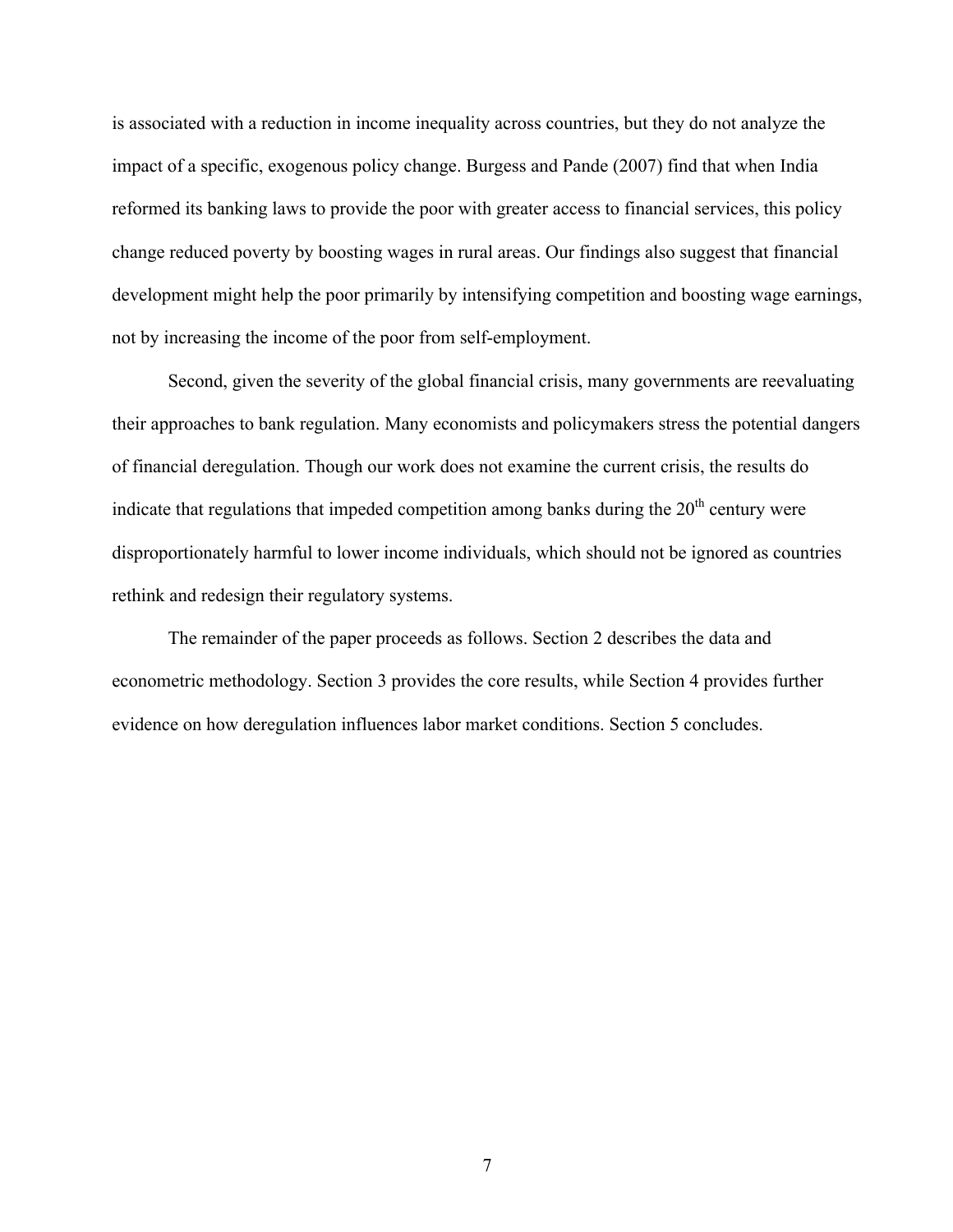# **2. Data and methodology**

To assess the effect of branch deregulation on income distribution, we gather data on the timing of deregulation, income distribution, and other banking sector and state-level characteristics. This section presents the data and describes the econometric methods.

#### *2.1. Branch deregulation*

Historically, most U.S. states had restrictions on branching within and across state borders. With regards to intrastate branching restrictions, most states allowed bank hold companies to own separately capitalized and licensed banks throughout a state. Other states were "unit banking states," in which each bank was typically permitted to operate only one office.

Beginning in the early 1970s, states started relaxing these restrictions, allowing bank holding companies to consolidate subsidiaries into branches and permitting de novo branching throughout the state. This deregulation led to significant entry into local banking markets (Amel and Liang, 1992), consolidation of smaller banks into large bank holding companies (Savage, 1993; Calem, 1994), and conversion of existing bank subsidiaries into branches (McLaughin, 1995). This relaxation, however, came gradually, with the last states lifting restrictions following the 1994 passage of the Riegle-Neal Interstate Banking and Branching Efficiency Act.

Consistent with Jayaratne and Strahan (1996), and others, we choose the date of deregulation as the date on which a state permitted branching via mergers and acquisitions (M&As) through the holding company structure, which was the first step in the deregulation process, followed by de novo branching. Appendix Table I presents the deregulation dates. Twelve states deregulated before the start of our sample period in 1976. Arkansas, Iowa and Minnesota were the last states to deregulate, only after the passage of the Riegle-Neal Act in 1994. We have data for 50 states and the District of Columbia. Consistent with the literature on branch deregulation, we drop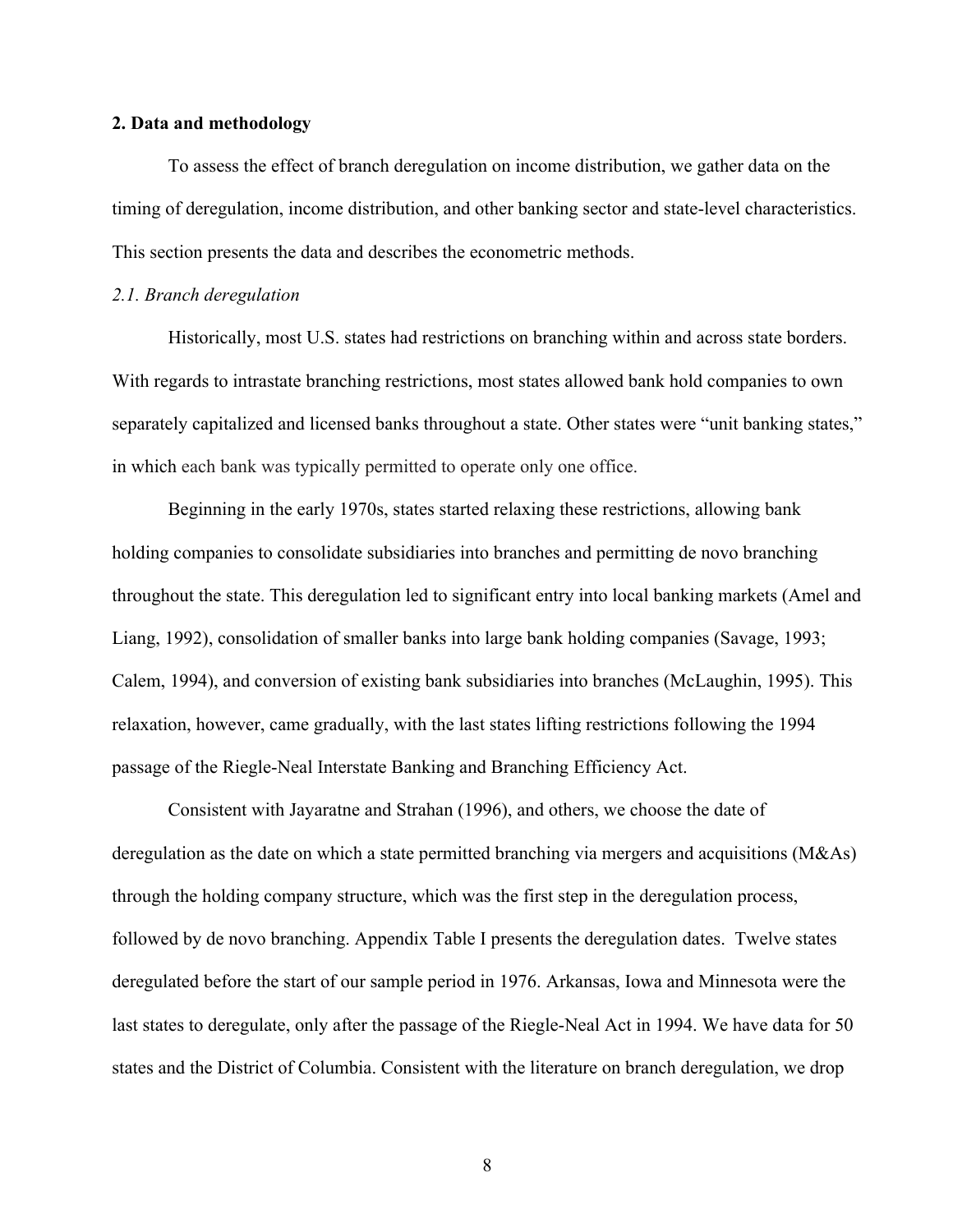Delaware and South Dakota because the structure of their banking systems were heavily affected by laws that made them centers for the credit card industry.

Over this period, states also deregulated restrictions on interstate banking by allowing bank holding companies to expand across state borders. We confirm this paper's results using the date of interstate deregulation instead of the date of intrastate deregulation. However, when we simultaneously control for inter- and intrastate branch deregulation, we find that only intrastate deregulation enters significantly. Thus, we focus on intrastate rather than interstate deregulation throughout the remainder of this paper.

#### *2.2. Income distribution data*

Information on the distribution of income is from the March Supplement of the Current Population Survey (CPS), which is an annual survey of about 60,000 households across the United States. The CPS is a repeated, representative sampling of the population, but it does not trace individuals through time. The CPS provides information on total personal income, wage and salary income (earnings), proprietor income, income from other sources, and a wide-array of demographic characteristics in the year prior to the survey. Most importantly for our study, we start with the 1977 survey because the exact state of residence is unavailable prior to this survey. Each individual in the CPS is assigned a probability sampling weight corresponding to his or her representativeness in the population. We use sampling weights in all our analyses.

We measure the distribution of income for each state and year over the period 1976-2006 in four ways. First, the Gini coefficient of income distribution is derived from the Lorenz curve. Larger values of the Gini coefficient imply greater income inequality. The Gini coefficient equals zero if everyone receives the same income, and equals one if a single individual receives all of the economy's income. We present results with both the natural logarithm of the Gini coefficient as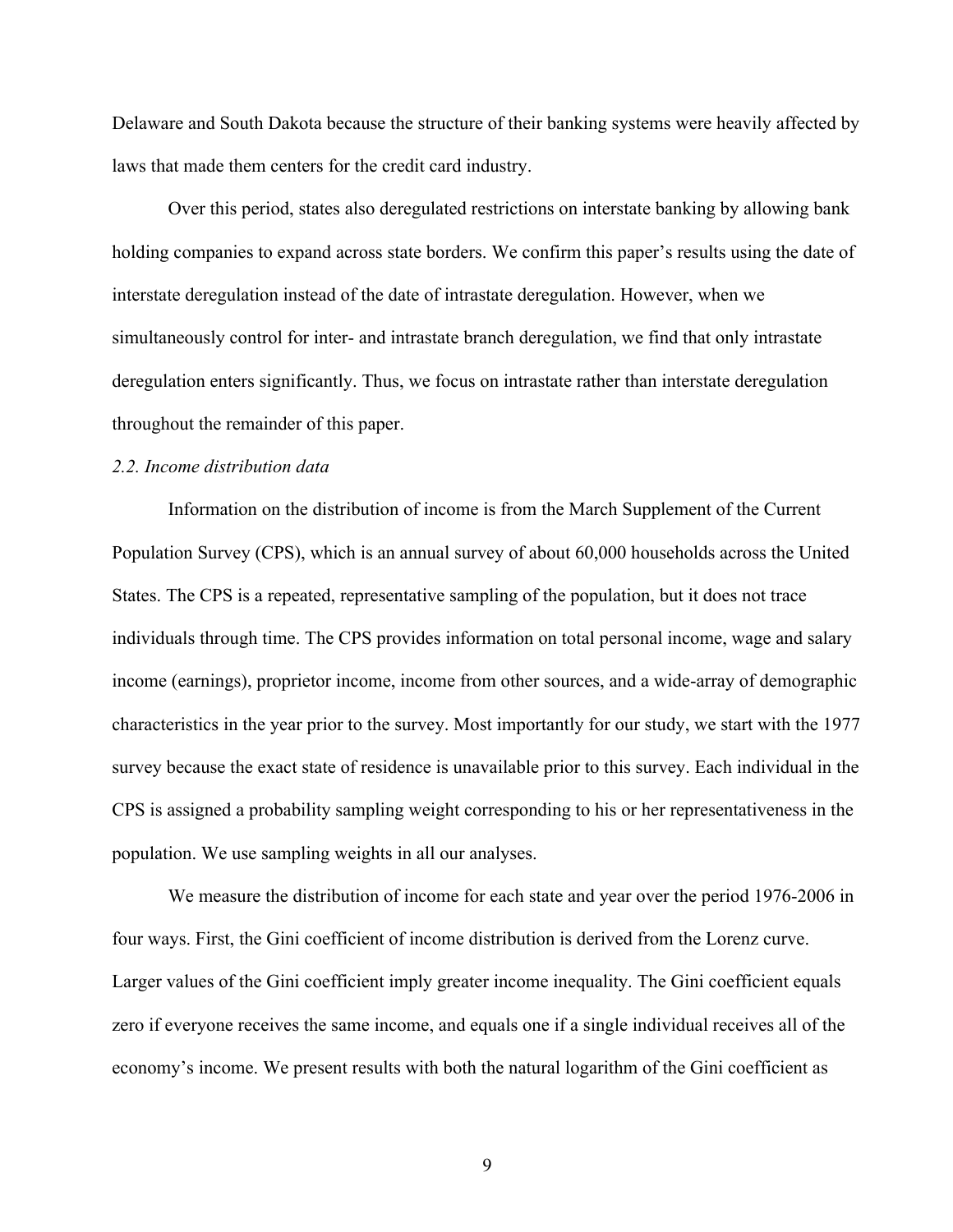well as the logistic transformation of the Gini coefficient (logistic Gini) in the regression analyses. While using the logistic Gini does bound the minimum value at zero, using the log of Gini allows one to interpret the regression coefficient as a percentage change. Our second measure of income distribution is the Theil index, which is also increasing in the degree of income inequality. If all individuals receive the same income, the Theil index equals zero, while the Theil index equals Ln(*N*) if one individual receives all of the economy's income, where *N* equals the number of individuals. An advantage of the Theil index is that it is computationally easy to decompose the index into that part of inequality accounted for by differences in income between groups in the sample and that part of inequality accounted for by differences within each group. Third, we examine the difference between the natural logarithm of incomes of those at the 90<sup>th</sup> percentile and those at the  $10^{th}$  percentile (Log (90/10)). Finally, we use the difference between the natural logarithm of incomes at the 75<sup>th</sup> percentile and that at the 25<sup>th</sup> percentile ((Log (75/25)). Appendix Table II provides more detailed information on the construction of these income distribution indicators.

Consistent with studies of the U.S. labor market, our main sample includes prime-age (25- 54) civilians that have non-negative personal income, and excludes (a) individuals with missing observations on key variables (education, demographics, etc), (b) individuals with total personal income below the  $1<sup>st</sup>$  or above the 99<sup>th</sup> percentile of the distribution of income, (c) people living in group quarters, (d) individuals who receive zero income and live in households with zero or negative income from all sources of income, and (e) a few individuals for which the CPS assigns a zero (or missing) sampling weight. As discussed below, the results are robust to relaxing these standard definitions of the relevant labor market. Appendix Table III provides details on the construction of the sample.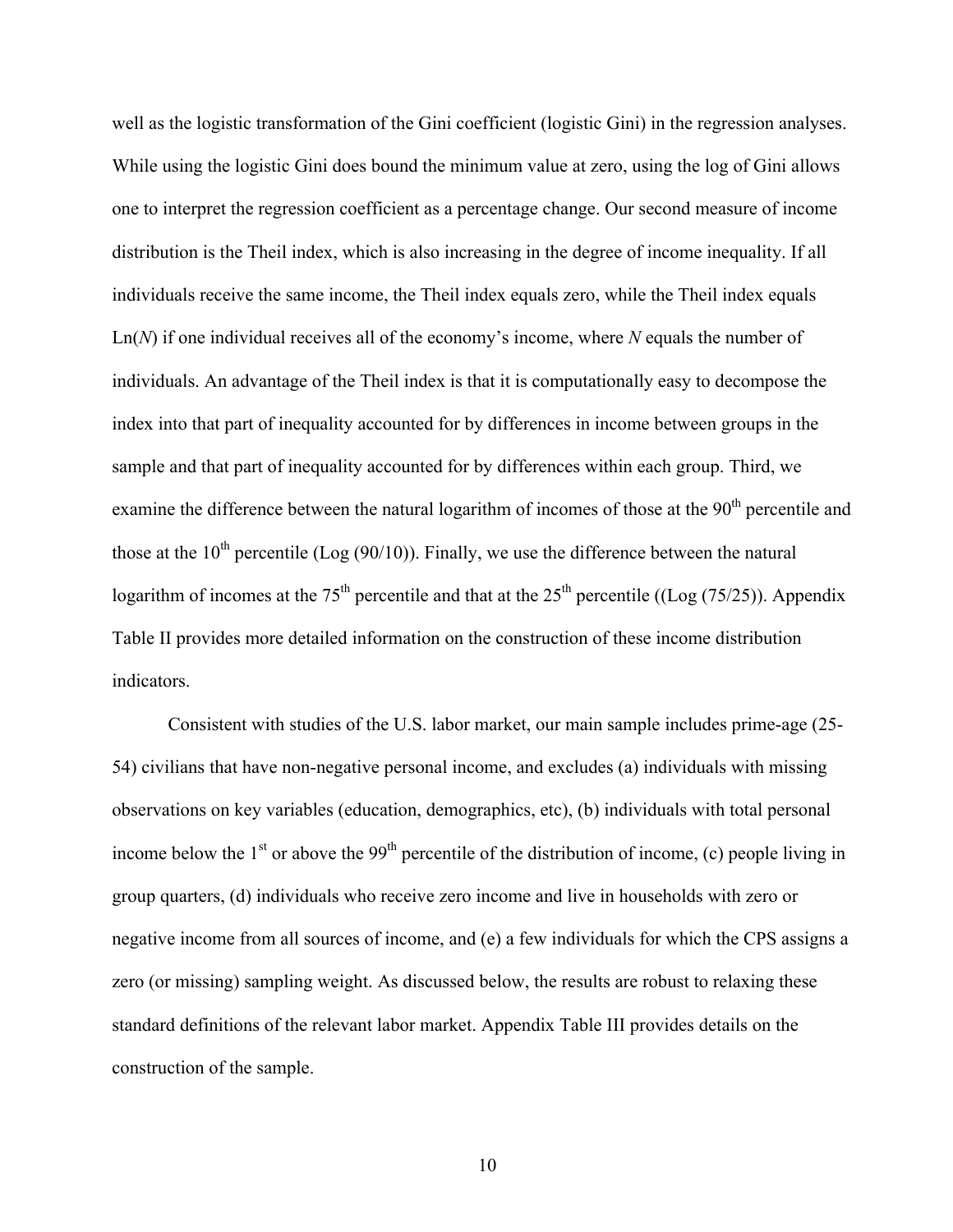There are 1,859,411 individuals in our sample. The average age in the sample is 38 years, 49% are female, and 75% are white, non-Hispanic individuals. In the sample, 49% have a high school degree or less, while 27% graduated from college. Only 9% of the individuals report being self-employed (entrepreneurs).

In Appendix Table IV, we present basic descriptive statistics on the five measures of income inequality, which are measured at the state-year level. In particular, we have data for the 31 years between 1976 and 2006 and for 48 states plus the District of Columbia. Thus, there are 1,519 stateyear observations. Besides providing information on the means of the inequality indicators and their minimum and maximum values, we also present three types of standard deviations of the natural logarithms of the inequality indexes: cross-state, within-state, and within state-year. The cross-state standard deviation of Y is the standard deviation of  $(Y_{st} - \tilde{Y}_s)$ , where  $\tilde{Y}_s$  is the average value of Y in state *s* over the sample period. The within state standard deviation of Y is the standard deviation of  $(Y_{st} - \tilde{Y}_t)$ , where  $\tilde{Y}_t$  is the average value of Y in year *t*. The within state-year standard deviation of Y is the standard deviation of  $(Y_{st} - \tilde{Y}_s - \tilde{Y}_t)$ , where  $\tilde{Y}_s$  is the average value of Y in state *s* and  $\tilde{Y}_t$  is the average value of Y in year *t*. These standard deviations help in assessing the economic magnitude of the impact of bank branch deregulation on the distribution of income.

#### *2.3. Control variables*

To control for time-varying changes in a state's economy, we use the U.S. Department of Commerce data to calculate the growth rate of per capita Gross State Product (GSP). We also control for the unemployment rate, obtained from the Bureau of Labor Statistics, and a number of state-specific, time-varying socio-demographic characteristics, including the percentage of highschool dropouts, the proportion of blacks, and the proportion of female-headed households.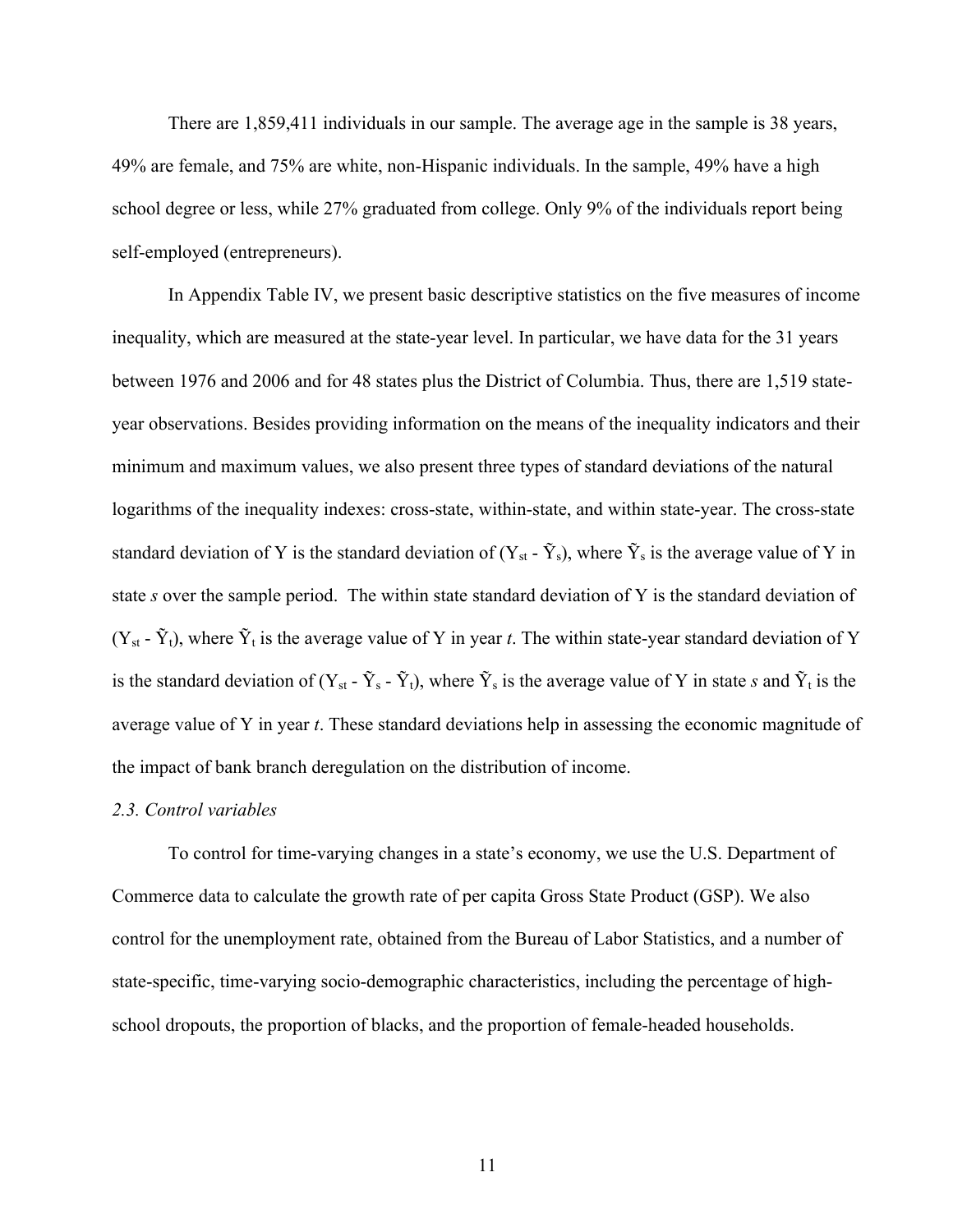We also test whether the impact of deregulation on income inequality varies in a predictable way with different state characteristics at the time of deregulation. As we discuss below, we control for the interaction of branch deregulation with a unit banking indicator, the small bank share, the small firm share and population dispersion. The unit banking indicator equals one if the state had unit banking restrictions prior to deregulation and zero otherwise. The following states had unit banking before deregulation: Arizona, Colorado, Florida, Illinois, Iowa, Kansas, Minnesota, Missouri, Montana, Nebraska, North Dakota, Oklahoma, Texas, Wisconsin, West Virginia, and Wyoming. The small bank share equals the fraction of banking assets in the state that are held by banks with assets below the median size bank of each state, while the small firm share equals the proportion of all establishments operating in a state with fewer than twenty employees. Data on the small firm share and small bank share are from Kroszner and Strahan (1999). Population dispersion equals one divided by population per square mile, which is obtained from the U.S. Census Bureau. *2.4. Methodology*

We use a difference-in-differences specification to assess the relation between branch deregulation and income distribution, based on the following regression set-up:

$$
Y_{st} = \alpha + \beta D_{st} + \delta X_{st} + A_s + B_t + \varepsilon_{st}, \qquad s = 1, ..., 49; \quad t = 1976, ..., 2006.
$$
 (1)

In equation (1),  $Y_{st}$  is a measure of income distribution in state *s* in year *t*,  $A_s$  and  $B_t$  are vectors of state and year dummy variables that account for state and year fixed-effects,  $X_{st}$  is a set of timevarying, state-level variables and  $\varepsilon_{st}$  is the error term. The variable of interest is  $D_{st}$ , a dummy variable that equals one in the years after state s deregulates and equals zero otherwise. The coefficient, β, therefore indicates the impact of branch deregulation on income distribution. A positive and significant β suggests that deregulation exerts a positive effect on the degree of income inequality, while a negative and significant  $\beta$  indicates that deregulation pushed income inequality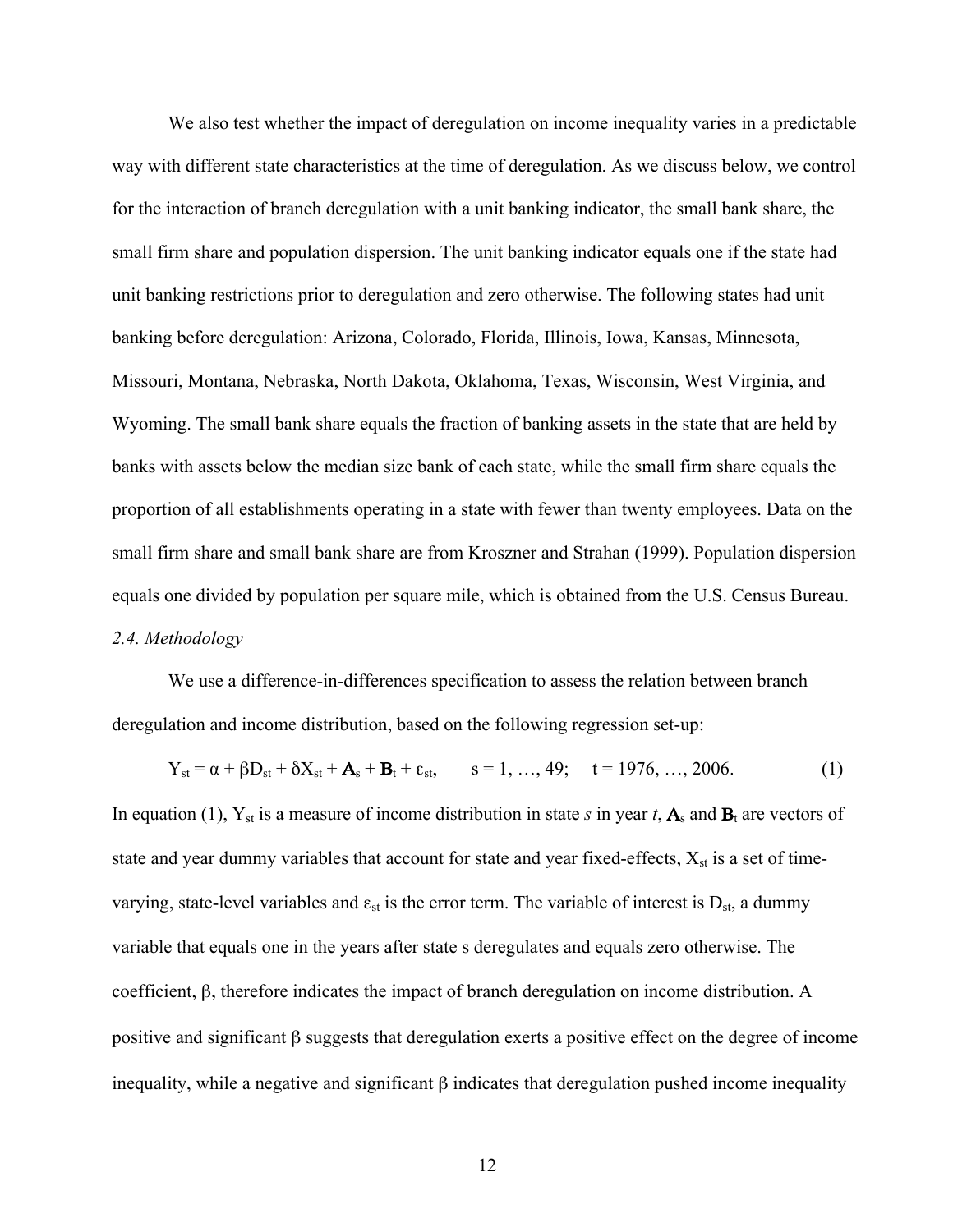lower. In total, we have data for 48 states plus the District of Columbia, over 31 years, so the 1,519 state-year observations serve as the basis for much of our analysis.

The difference-in differences estimation technique allows us to control for omitted variables. We include year-specific dummy variables to control for nation-wide shocks and trends that shape income distribution over time, such as business cycles, national changes in regulations and laws, long-term trends in income distribution, and changes in female labor force participation. We include state-specific dummy variables to control for time-invariant, unobserved state characteristics that shape income distribution across states. We estimate equation (1) allowing for state-level clustering of the errors, i.e. allowing for correlation in the error terms over time within states.<sup>2</sup>

# **3. Branch deregulation and income distribution**

#### *3.1. Preliminary results*

Our empirical analysis rests on the assumption that the cross-state timing of bank branch deregulation was unaffected by the distribution of income. Figure I shows that neither the level of the Gini coefficient before deregulation nor its rate of change prior to deregulation explains the timing of branch deregulation. In a regression of the year of deregulation on the average Gini coefficient before deregulation or the rate of change of the Gini coefficient in the years before deregulation, the t-statistic on the inequality indicators are 0.20 and -1.16 respectively.

Additional evidence that income inequality did not affect the timing of branch deregulation emerges from a hazard model study of deregulation. Following Kroszner and Strahan (1999), Table

<sup>&</sup>lt;sup>2</sup> In unreported robustness tests available on request, we confirm the results using both bootstrapped standard errors and seemingly unrelated regression (SUR) standard errors. Bootstrapped standard errors are calculated using the following procedure: First, we take a random sample of 1,519 state-year observations from our data and calculate the impact of deregulation on income inequality while accounting for state and year fixed effects. The sample size is done with replacement such that a certain state in a certain year may appear several times. We take 500 such samples and estimate the impact of deregulation on income inequality 500 times. The standard deviation of the resulting estimates is the bootstrapped standard error. Second, following Bekaert, Harvey, and Lundblad (2005) we estimate SUR standard errors, restricting the off-diagonal elements of the weighting matrix to be identical.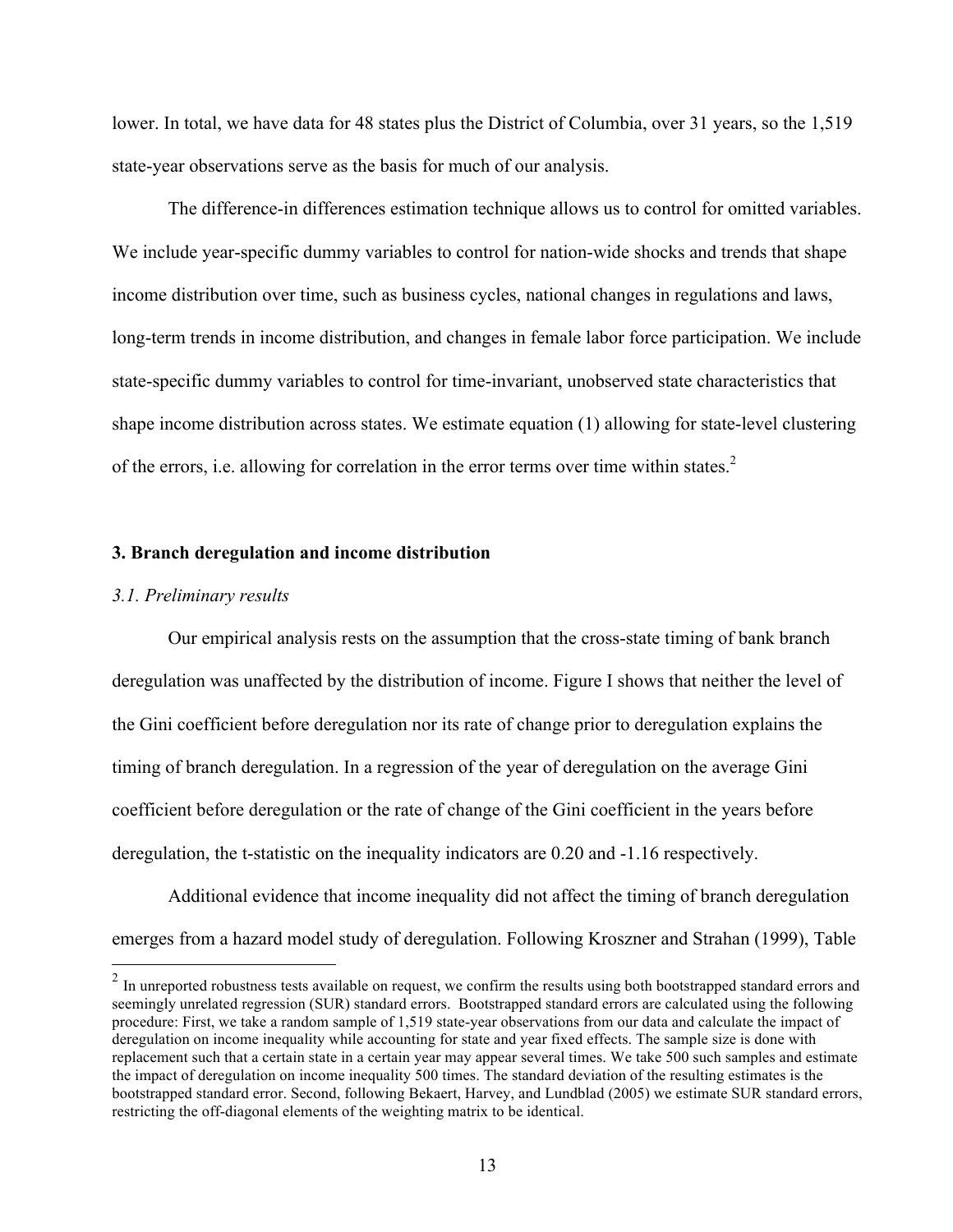I reports tests of whether the Gini coefficient of income inequality influences the likelihood that a state deregulates in a specific year given that it has not deregulated yet. While the Kroszner and Strahan (1999) sample period starts in 1970, we do not have Gini data available before 1976. Also, since we use the original Kroszner and Strahan (1999) dataset, our sample period ends in 1994, when there were three states that had not yet deregulated – Arkansas, Iowa and Minnesota.

Table I indicates that the timing of bank branch deregulation does not vary with the degree of pre-existing income inequality. Column 1 reports the results of a regression with only the Gini coefficient of income inequality, while columns  $2 - 5$  provide regression results controlling for numerous state-level control variables, including those state characteristics employed by Kroszner and Strahan (1999). As shown, the Gini coefficient does not enter significantly in any of the Table I regressions.

#### *3.2. Deregulation and the distribution of income*

In Table II, we assess the impact of branch deregulation on income inequality using five indicators of income inequality and two regression specifications. In Panel A, the regressions simply condition on state and year fixed effects, which are not reported. Panel B also includes numerous time-varying, state-specific characteristics: the growth rate of per capita gross state product, the proportion of blacks in the population, the proportion of high-school dropouts in the population, the proportion of female-headed households in the population, and the unemployment rate.

The Table II results indicate that bank branch deregulation substantially reduced income inequality. The branch deregulation dummy enters negatively and significantly at the 5% level in all 10 regressions. For example, consider the logistic Gini. The column 1 results suggest that deregulation induced a 3.9% reduction in the logistic Gini, which is economically large. To gauge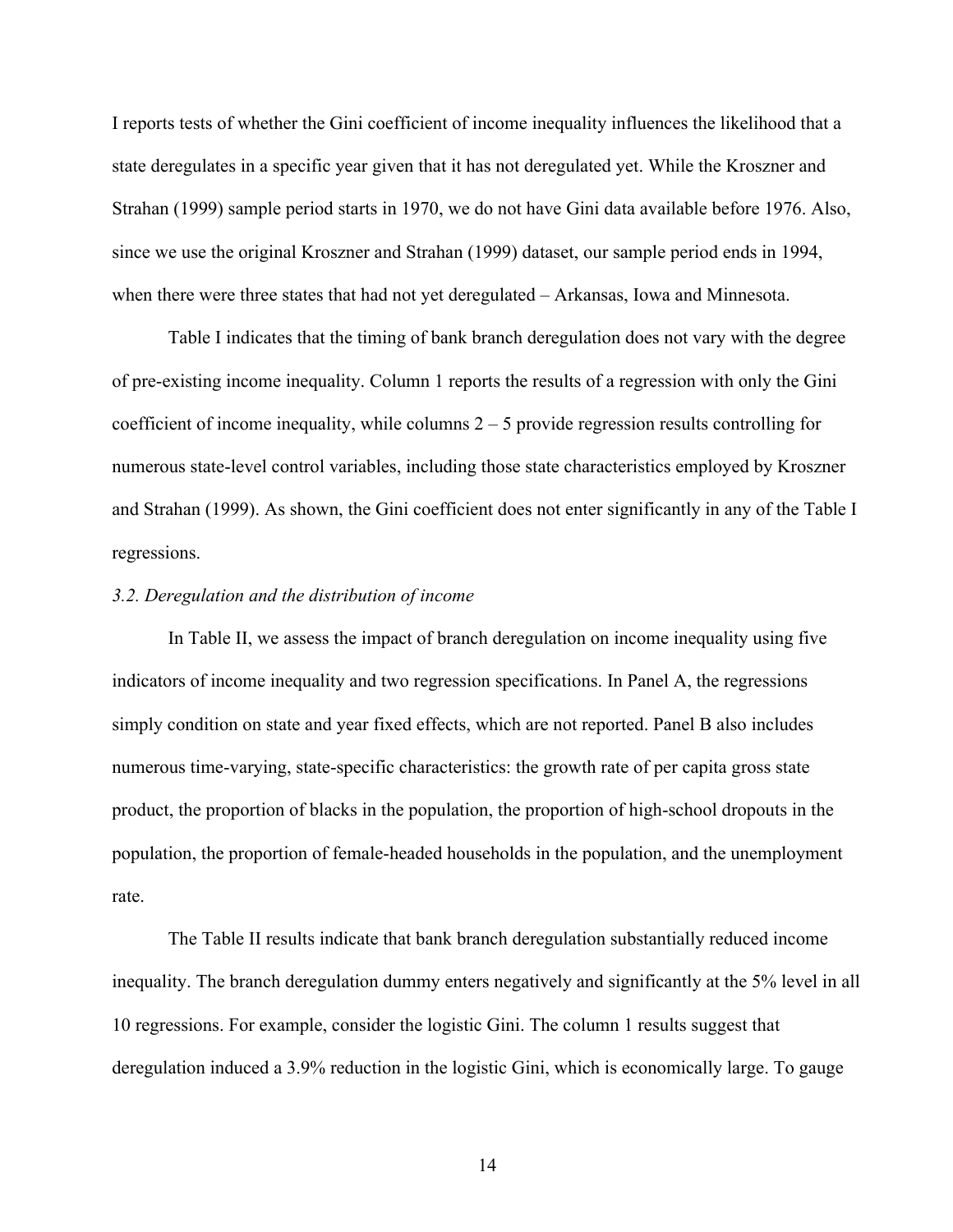the economic effect of this result, we compare the coefficient estimate to the standard deviation of the logistic Gini coefficient after accounting for state and year fixed effects. This standard deviation is 6.5% as shown in Appendix Table IV, suggesting that branching deregulation explains about 60% of the variation of income inequality after controlling for fluctuations in inequality accounted for by state and year effects. That said, state and year fixed effects explain much more of the total variation in inequality than branch deregulation. The R-square in the logistic Gini regression (column 1) of Table II is 0.40, but branch deregulation explains, on average, only two percentage points of this Rsquare.

The Table II results indicate that deregulation tightened the distribution of income even when controlling for several time-varying state-level factors. Higher unemployment is associated with higher income inequality, though the other state characteristics do not enter independently significantly. Given that unemployment is highly correlated over time within a state, we also ran regressions including up to five lags of unemployment. This does not change the statistical or economic significance of the coefficient on bank deregulation. Most importantly for the purposes of this paper, the results on deregulation are robust to controlling for unemployment, per capita economic growth, an economy's socio-demographic traits, and educational attainment.

Numerous robustness tests, which are available on request, confirm these findings. First, we were concerned that some other time-varying, state-specific characteristic could be both highly correlated with the timing of each state's branch deregulation and powerfully linked to changes in income inequality. Consequently, we also controlled for the state-specific timing of different labor protection laws, which were constructed by Autor, Donohue, and Schwab (2006). We find that the timing of these labor reforms is not correlated with branch deregulation and the labor market laws do not explain changes in the distribution of income. Thus, bank deregulation is not simply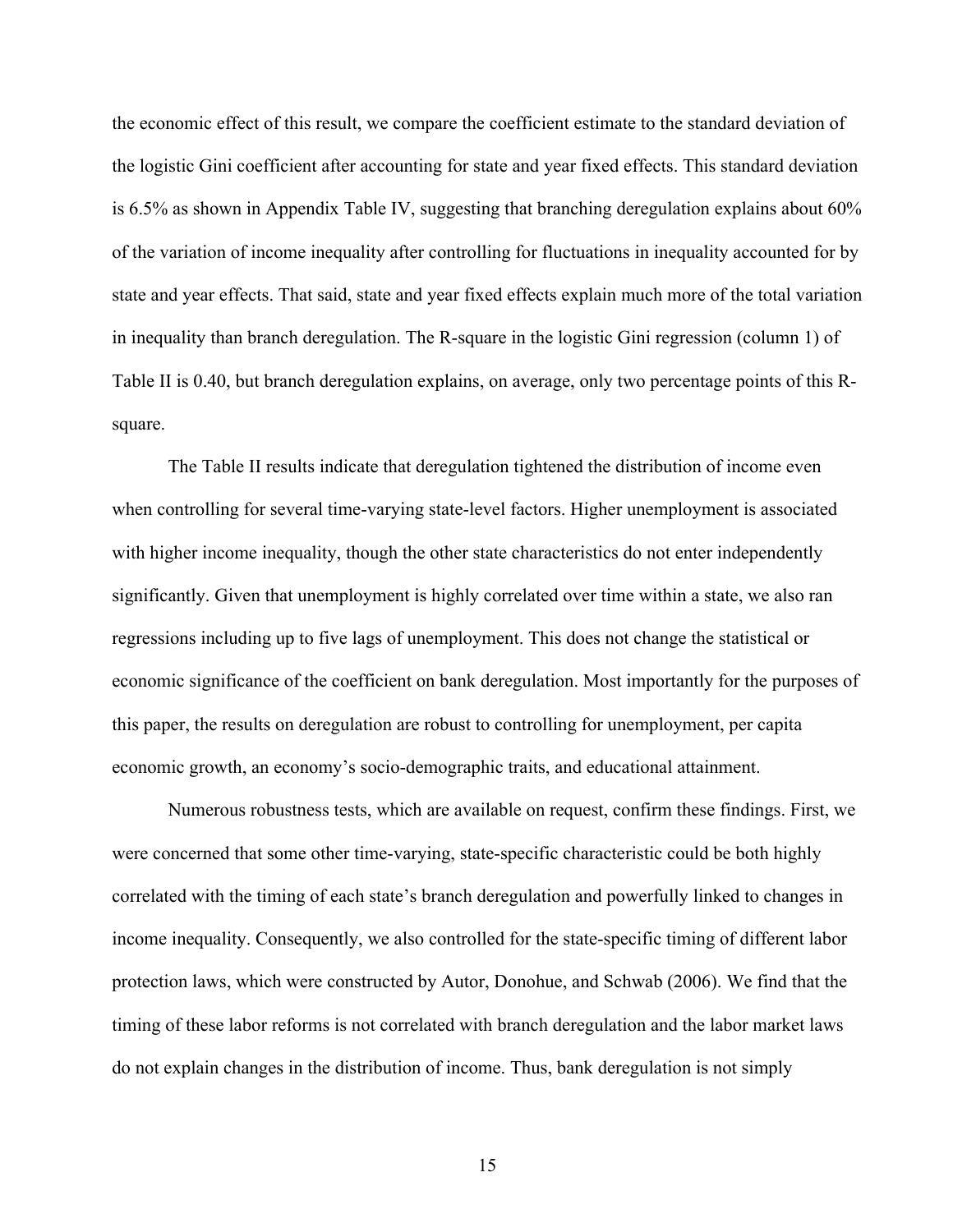proxying for labor market reforms that underlie the resultant tightening of the distribution of income. Furthermore, we controlled for an array of time-varying, state-specific traits, including the size of each state's aggregate economy, the level of real per capita income in each state, or lagged values of each state's Gini coefficient yields similar results. Adding these regressors did not alter the results. Second, we were also concerned that the migration of labor across state lines could affect the results. If deregulation induces interstate labor reallocations that tighten the distribution of income, we want to identify and understand these dynamics. Thus, we regressed the share of immigrants per state-year on the branch deregulation dummy, while controlling for year and statefixed effects. We did not find any significant effects of branch deregulation on migration flows. We also controlled for migration flows directly in the Table II regressions and obtain the same conclusions. Third, although we use the standard sample of prime age workers (25-54), we conducted a number of robustness tests regarding sample selection. In particular, the results hold when using different age groups, such as 18-64, 18-54, 25-64, 25-25, 36-45, and 46-54. Furthermore, since the inclusion or exclusion of outliers, could affect the results, we redid the analyses and confirm the findings when (1) including all observations and (2) excluding individuals with incomes below the  $1<sup>st</sup>$  and above the 99<sup>th</sup> percentiles of the year-specific income distribution. Fourth, Figure 1 seems to suggest that Hawaii, Utah and Virginia might be outliers and we therefore re-did all of the analyses without these states. All of the results hold. Fifth, since Iowa was the last state to deregulate in 1999, we re-did the regressions for the period 1976 to 1999, thus dropping the last seven years of our sample period. All the findings are confirmed. Finally, the results hold when examining household income, rather than individual income.

# *3.3. Deregulation and income for different income groups*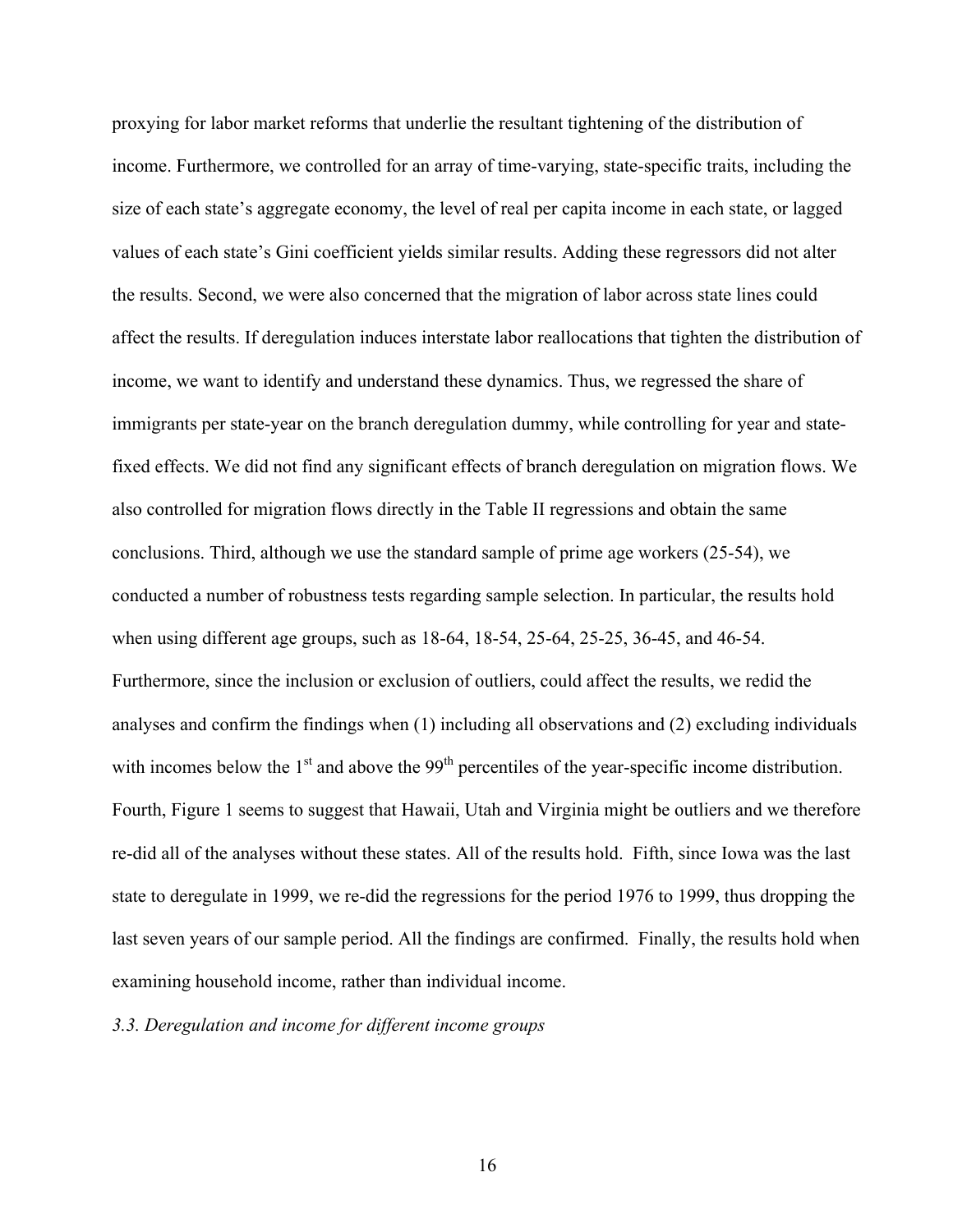Although the results in Table II demonstrate that income inequality fell after intrastate branch deregulation, the analyses do not yet provide information on whether the distribution of income tightened because the rich got poorer, or because deregulation disproportionately helped the poor.

We now address this issue by examining the impact of branch deregulation on the incomes of individuals across the full distribution of incomes. More specifically, we compute the logarithm of income for the ith percentile of the distribution of income in each state s and year t,  $Y(i)_{st}$ . We do this for i equal to 5, 10, 15,  $\dots$ , 90, 95. We then run 19 regressions of the form:

$$
Y(i)_{st} = \alpha + \gamma D_{st} + A_s + B_t + \varepsilon_{st},
$$
\n(2)

where the regressions are run for each ith percentile of the income distribution. Figure 2 depicts the estimated coefficient, γ, from each of these 19 regressions and also indicates whether the estimates are significant at the 5% level.

Figure 2 shows that intrastate branch deregulation tightened the distribution of income by disproportionately raising incomes in the lower part of the income distribution, not by lowering the incomes of the rich. Specifically, deregulation boosted incomes below the  $40<sup>th</sup>$  percentile of the distribution of income. Deregulation did not have a significant impact on other parts of the income distribution. Rather than reducing incomes above the median income level, deregulation reduced income inequality by increasing incomes at the lower end of the income distribution.

#### *3.4. Dynamics of deregulation and the distribution of income*

We next examine the dynamics of the relation between deregulation and inequality. We do this by including a series of dummy variables in the standard regression to trace out the year-byyear effects of intrastate deregulation on the logarithm of the Gini coefficient:

$$
Log (Gini)_{st} = \alpha + \beta_1 D^{-10}_{st} + \beta_2 D^{-9}_{st} + ... + \beta_{25} D^{+15}_{st} + A_s + B_t + \varepsilon_{st}
$$
(3)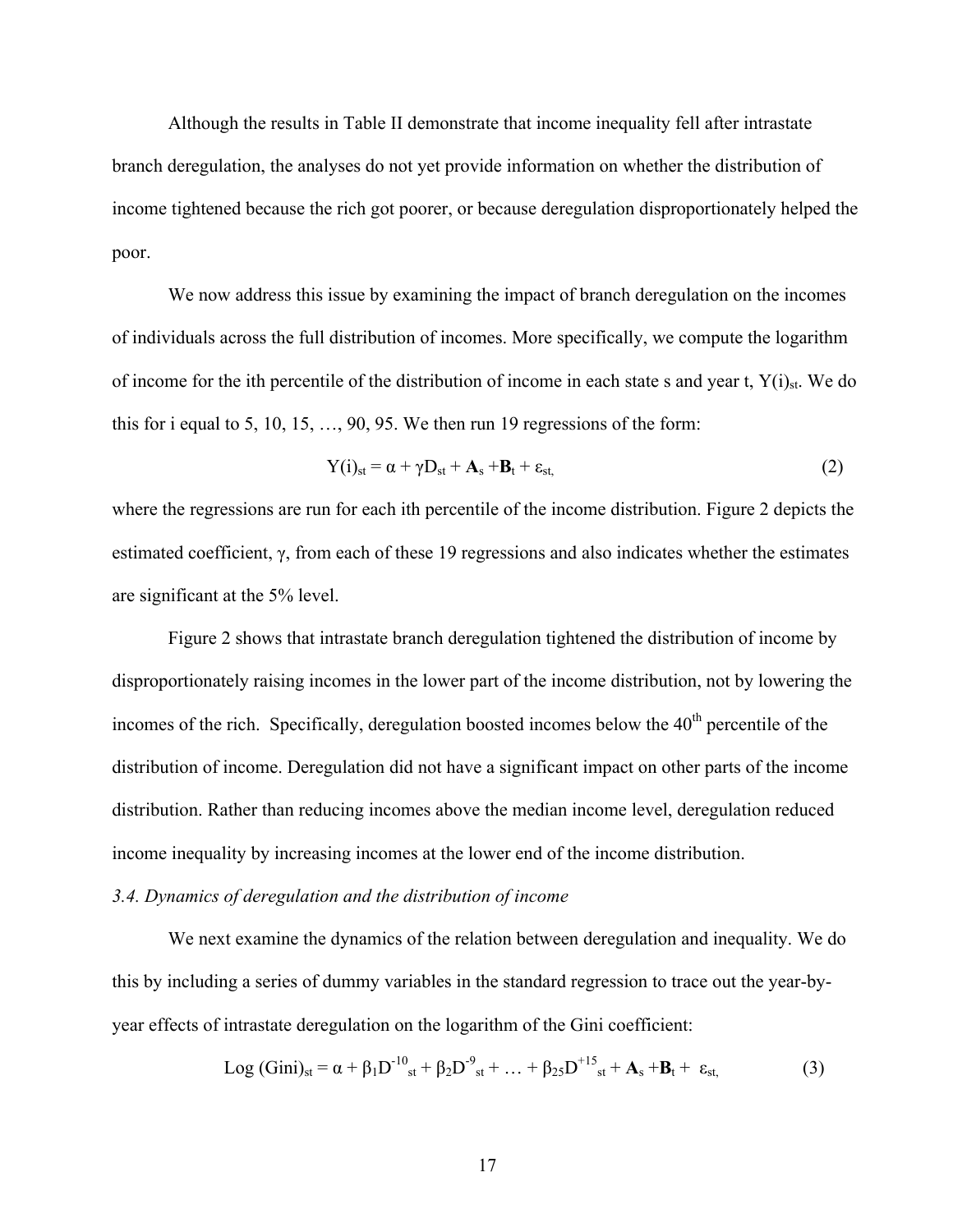where the deregulation dummy variables, the "D's," equal zero, except as follows:  $D^{-j}$  equals one for states in the *j*<sup>th</sup> year before deregulation, while  $D^{+j}$  equals one for states in the *j*<sup>th</sup> year after deregulation. We exclude the year of deregulation, thus estimating the dynamic effect of deregulation on income distribution relative to the year of deregulation.  $A_s$  and  $B_t$  are vectors of state and year dummy variables, respectively. At the end points,  $D^{-10}_{st}$  equals one for all year that are ten or more years before deregulation, while  $D^{+15}_{st}$  equals one for all years that are fifteen or more years after deregulation. Thus, there is much greater variance for these end points and the estimates may be measured with less precision. After de-trending and centering the estimates on the year of deregulation (year 0), Figure 3 plots the results and the 95% confidence intervals, which are adjusted for state level clustering.

Figure 3 illustrates two key points: innovations in the distribution of income did not precede deregulation and the impact of deregulation on inequality materializes very quickly. As shown, the coefficients on the deregulation dummy variables are insignificantly different from zero for all years before deregulation, with no trends in inequality prior to branch deregulation. Next, note that inequality falls immediately after deregulation, such that  $D^{+1}$  is negative and significant at the 5% level. Thus, the particular mechanisms and channels connecting bank deregulation with the distribution of income must be fast acting. The impact of deregulation on inequality grows for about eight years after deregulation and then the effect levels off, indicating a steady-state drop in the Gini coefficient of inequality of about 4%. In sum, changes in inequality do not precede deregulation and deregulation has a level effect on inequality, but does not have a trend effect.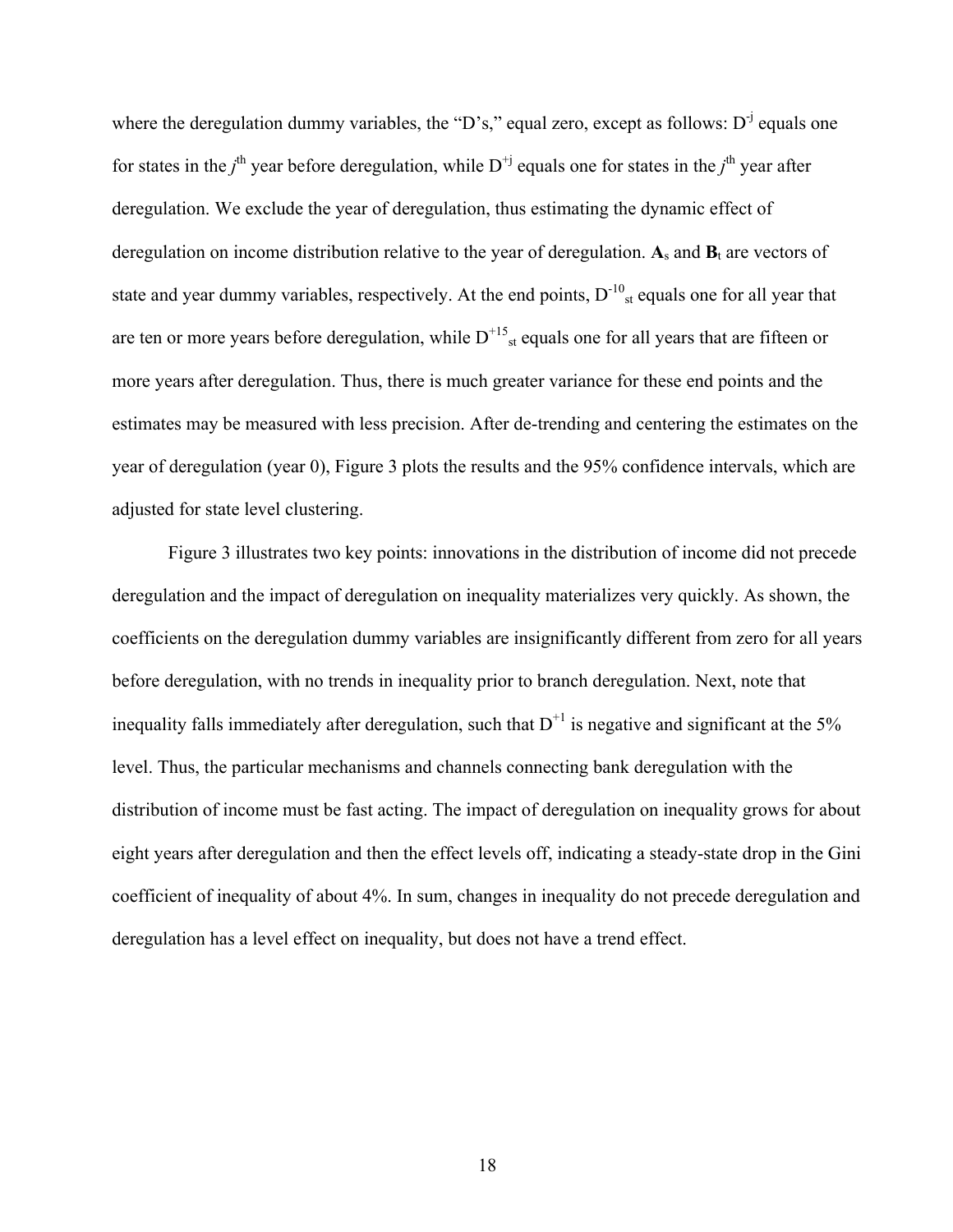# *3.5. Mechanism: impact of deregulation as a function of initial conditions*

We next assess whether the impact of deregulation on the distribution of income varies in predictable ways across states with different initial conditions. If the impact of deregulation on income inequality varies in a theoretically predictable manner, this provides greater confidence in the conclusions, sheds empirical light on the mechanisms through which deregulation influences the distribution of income, and also reduces concerns about reverse causality.

Specifically, if bank deregulation reduced income inequality by boosting bank performance, then the impact of bank deregulation should be stronger in states where branch regulation had a more harmful effect on bank performance prior to deregulation. Following Kroszner and Strahan (1999), we consider four initial conditions that reflect the harmful effects of branch regulation before deregulation. To proxy for the initial conditions, we use data from 1976, though the results are robust to using values measured in the year before each state deregulated. First, unit banking - where states typically restricted banks to having one office -- was the most extreme form of branching restriction and exerted the biggest effect on bank performance before deregulation. Thus, we expect that deregulation exerted a particularly large impact on income inequality in states that had unit banks before they deregulated. Second, states with a high share of small banks will tend to benefit disproportionately from eliminating branching restrictions that protect small banks from competition. Thus, we expect that deregulation had an especially large impact on inequality in states with a comparatively high ratio of small banks at the time of deregulation. Third, small firms tend to face greater barriers to obtaining credit from distant banks than larger firms, suggesting that local branching restrictions that protect local banking monopolies were particularly harmful in states dominated by small firms. Thus, we expect that deregulation had a bigger impact in states with a large proportion of small firms prior to deregulation. Finally, we examine population dispersion.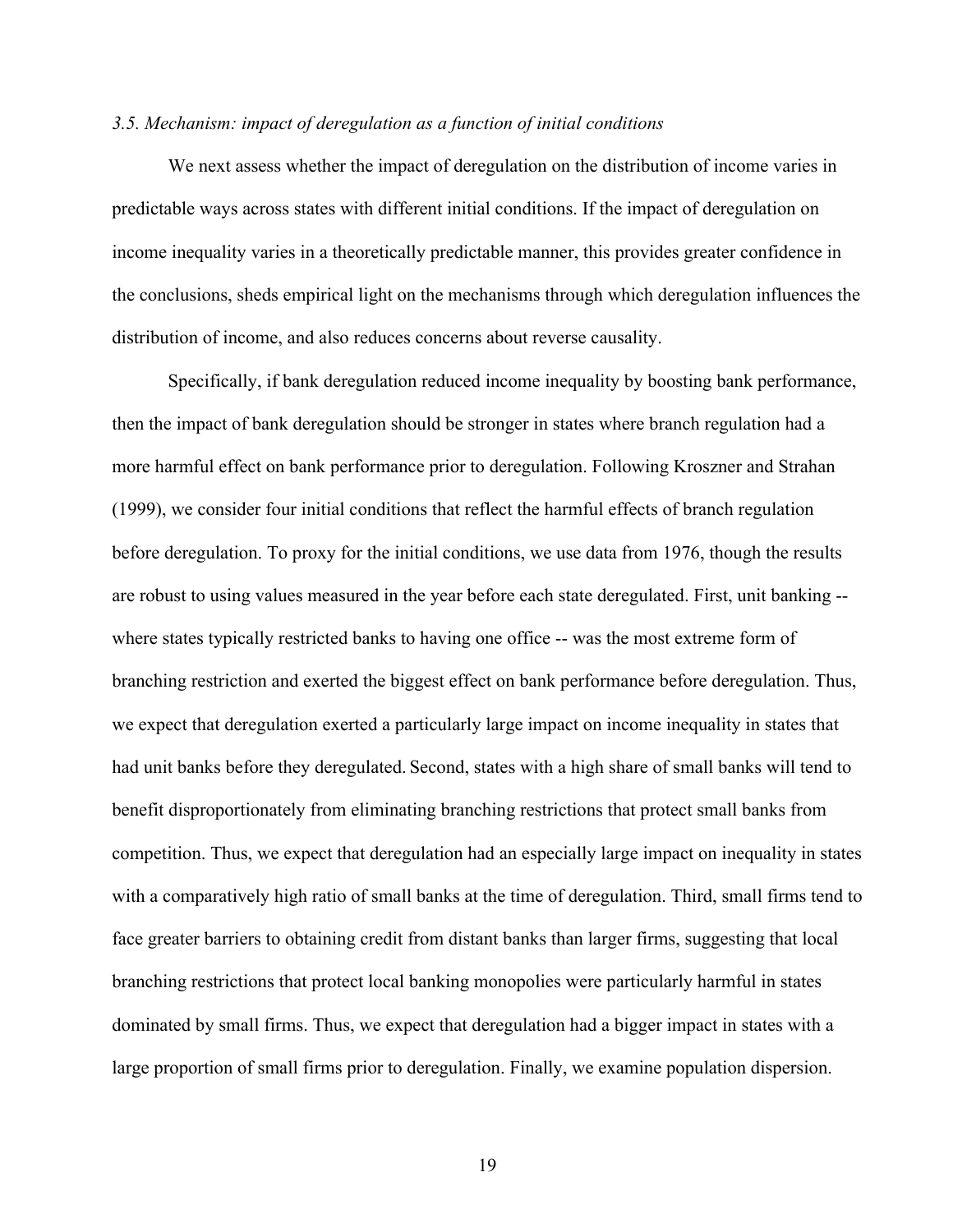Local banking monopolies will be particularly well-protected if the population is diffuse, so that other banks tend to be far away. This suggests that deregulation would have a bigger effect on inequality in states with high initial population dispersion. These four initial conditions are not independent. States that had adopted unit banking before deregulation tended to have a higher share of small banks and firms and more dispersed populations. The correlations between the four characteristics are far from perfect, however. The highest pair-wise correlation coefficient is 0.53. Since we do not have strong reasons to favor one indicator over another, we provide the results on each in our assessment of whether intrastate branch deregulation has a particularly large effect on the distribution of income in those economies where theory suggests the impact will be largest.

The results in Table III indicate that the impact of branch deregulation on income inequality was stronger in states where branching restrictions had been especially harmful to bank activities before deregulation. As shown in Table III, branch deregulation reduced income inequality more in states that had (a) unit banking (column 1), (b) a more dispersed population (column 2), (c) a higher share of small banks (column 3), and (d) a larger share of small firms (column 4). More specifically, deregulation exerted a strong, negative effect on inequality in unit banking states, while this effect was weaker, both economically and statistically, in non-unit banking states. In terms of population dispersion, the effect of deregulation on the logistic Gini holds across the  $25<sup>th</sup>$ ,  $50<sup>th</sup>$  and  $75<sup>th</sup>$ percentile of the distribution of population dispersion, but is stronger for states with initially more dispersed population. In terms of the share of small banks and the share of small firms, the results indicate that branch deregulation exerted an economically large and statistically significant impact on income inequality in those states with above the median values of these pre-deregulation characteristics. Branch deregulation reduced inequality more in states where branching restrictions had been particularly harmful to the operation of the banking system before liberalization,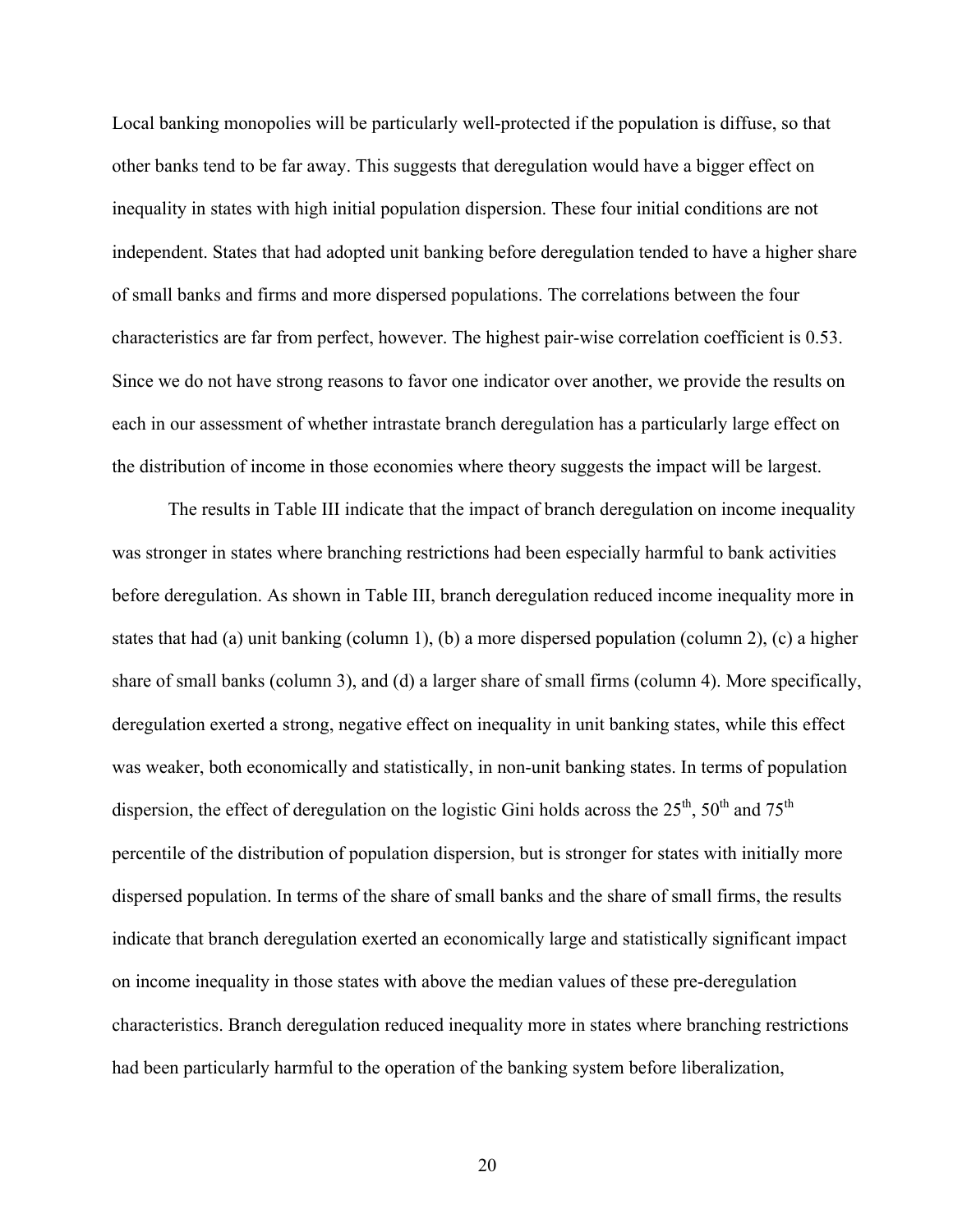suggesting that branch deregulation tightened the distribution of income by enhancing bank performance.

#### **4. Labor market channels**

#### *4.1. Theories of how financial markets affect labor markets and the distribution of income*

Having found that branch deregulation decreased income inequality by affecting bank performance, we now explore three potential channels underlying these findings. The first two explanations rely on (i) branch deregulation improving the ability of the poor to access banking services directly and (ii) the poor using this improved access to either purchase more education or become entrepreneurs. The third explanation focuses on firms' demand for labor, not on the poor directly using financial services. These explanations are not mutually exclusive.

In terms of entrepreneurship, financial imperfections represent particularly severe impediments to poor individuals opening their own businesses for two key reasons: (1) the poor have comparatively little collateral and (2) the fixed costs of borrowing are relatively high for the poor. From this perspective, branch deregulation that improves credit markets will lower the barriers to entrepreneurship disproportionately for poor individuals (Banerjee and Newman, 1993).

In terms of human capital accumulation, financial imperfections in conjunction with the high cost of schooling represent particularly pronounced barriers to the poor purchasing education, perpetuating income inequality (Galor and Zeira, 1993). In this context, financial reforms that ease financial market imperfections will reduce income inequality by allowing talented, but poor, individuals to borrow and purchase education.

Textbook price theory provides a third channel through which bank deregulation affects income inequality that does not involve the poor directly increasing their use of financial services.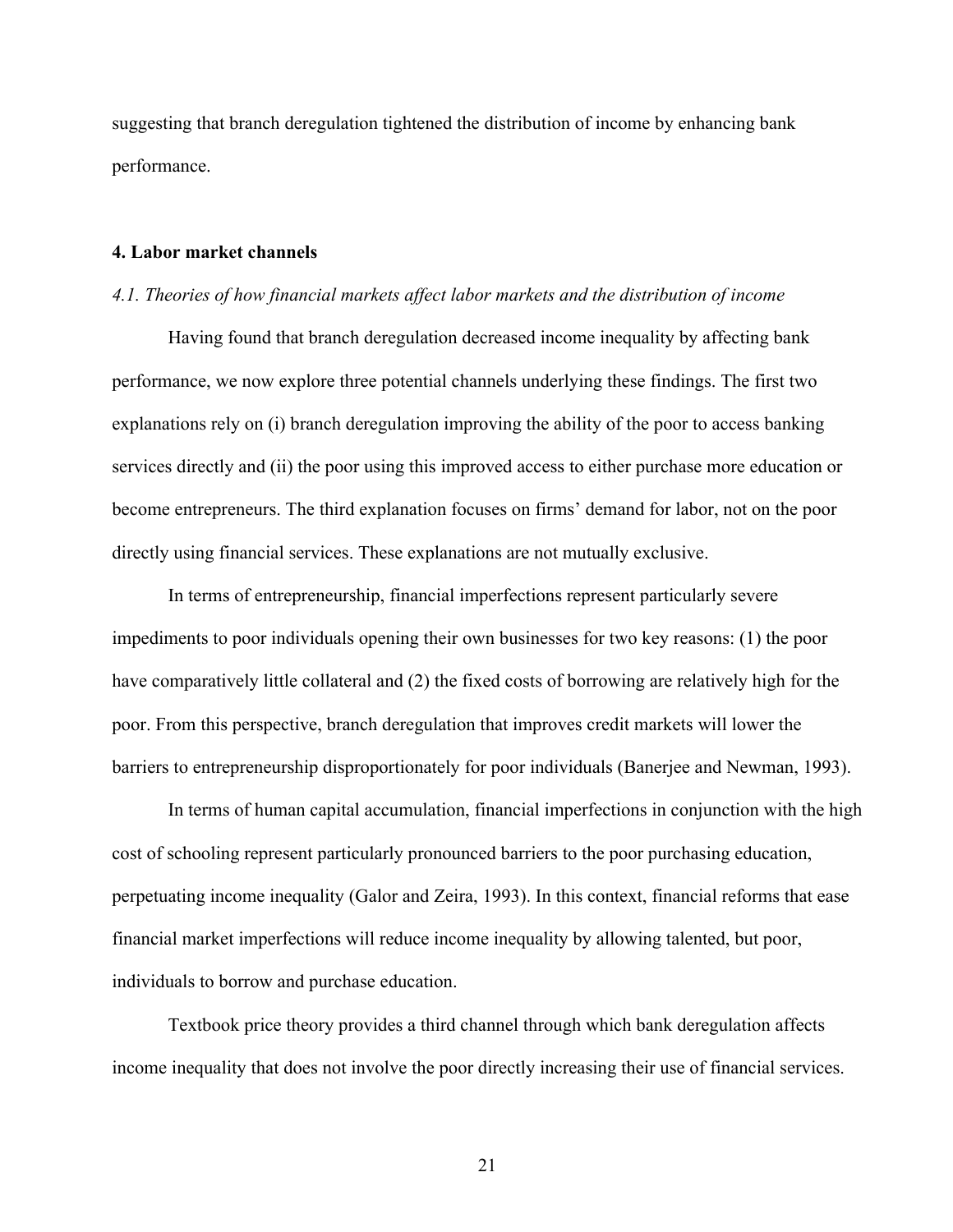Jayaratne and Strahan (1998) show that branch deregulation reduced the cost of capital. Reductions in the cost of capital induce firms to (1) substitute capital for labor and (2) expand output, which increases demand for capital and labor. On net, if the output effect dominates, the reduction in the cost of capital will increase the demand for labor. Even under these conditions, however, the impact of deregulation on inequality is ambiguous because we do not know if the increased demand for labor falls primarily on higher- or lower-income workers. If deregulation disproportionately increases the demand for lower-income workers, then branch deregulation could tighten the distribution of income by affecting firms' demand for labor, not by directly increasing the use of financial services by relatively low-income individuals.

# *4.2. Evidence on banks, inequality, and labor markets*

To provide an initial assessment of the entrepreneurship channel, we decompose the impact of bank branch deregulation on income inequality into that part accounted for by a reduction in the income gap between the self-employed and wage earners and that part accounted for by a reduction in income inequality among the self-employed and among wage earners. We conduct this decomposition in two-steps. First, using the Theil index, we decompose income inequality into the "between" component, which measures income inequality between the self-employed and wage earners, and the "within" component, which is composed of inequality among the self-employed and inequality among wage earners.<sup>3</sup> This decomposition is done for each state and year. We then estimate the impact of deregulation on each of these components controlling for state and year fixed effects. This yields that part of the estimated change in income inequality from deregulation that is accounted by a reduction in inequality between the self-employed and wage earners and that part accounted for by a reduction in inequality within the two groups.

<sup>&</sup>lt;sup>3</sup> As detailed in the Appendix, the Theil index is easily decomposable into between and within group components. Consequently, we now examine the level, rather than the log, of the Theil index.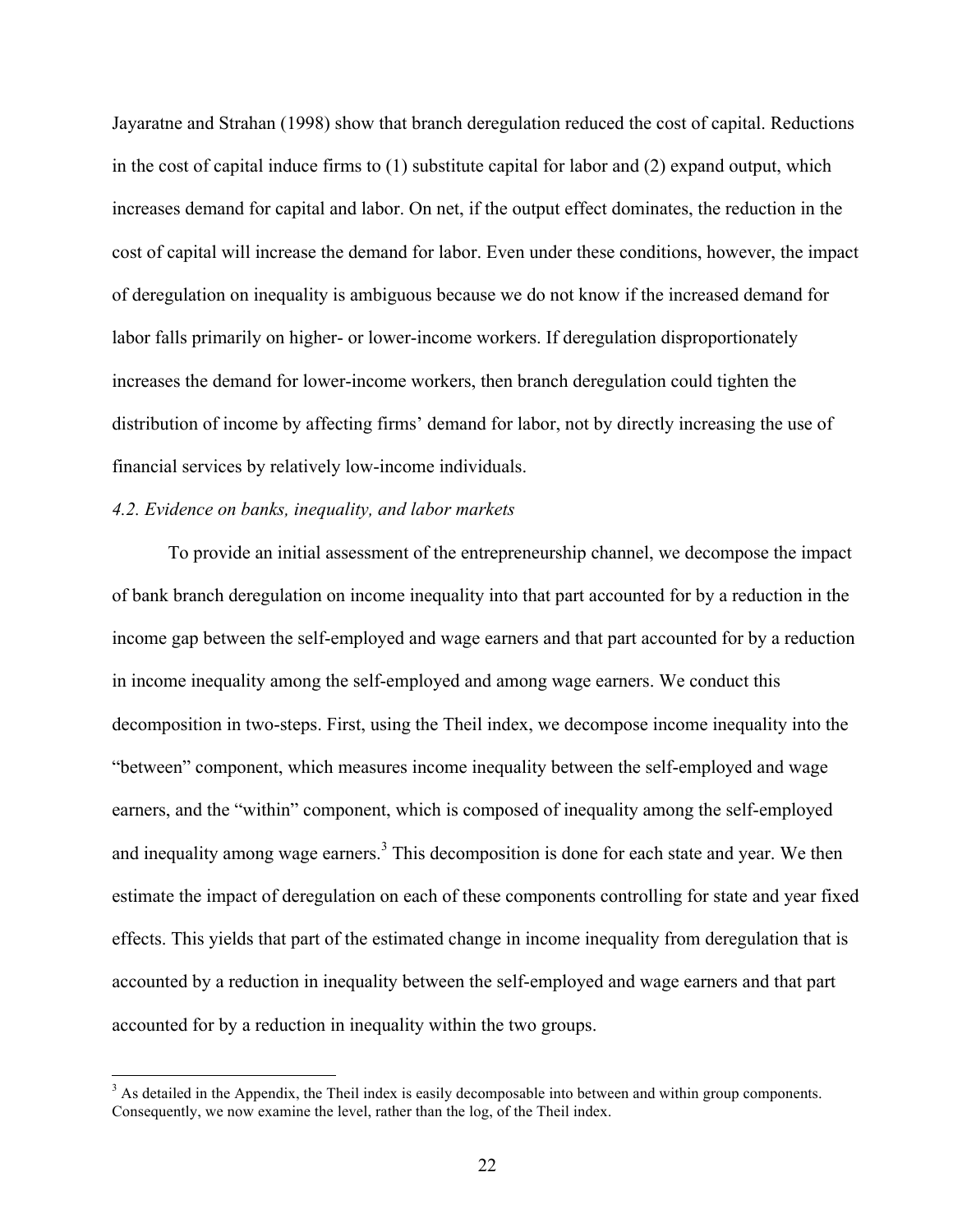Enhanced entrepreneurship does not directly account for the impact of deregulation on the distribution of income. As shown in Panel A of Table IV, none of the change in income inequality is accounted for by a reduction in between group inequality. All of the reduction in income inequality from deregulation is accounted for by a reduction in income inequality among salaried workers. The change in between group inequality is actually positive, but insignificant. These results are unsurprising in light of the following observations: (1) the self-employed account for only 9% of the sample, (2) the proportion of self-employed individuals did not increase following branch deregulation, and (3) the self-employed do not, on average, have higher incomes than salaried employees after accounting for educational differences (Hamilton, 2000). These results do not suggest that the relation between branch deregulation and entrepreneurship is unimportant. Bank deregulation boosted the rate of entry and exit of firms (Black and Strahan, 2002; Kerr and Nanda, 2009). Nonetheless, the decomposition findings indicate that direct changes in entrepreneurial income and the movement of lower-income salaried workers into higher-income entrepreneurial activities do not account for the tightening of the distribution of income following deregulation.

In Panel B of Table IV, we conduct a similar decomposition but focus on education groups. We divide the sample into those with some education beyond a high school degree (about 51% of the sample) and those with educational attainment of a high school degree or less (about 49% of the sample). Since Panel A showed that all of the reduction in income inequality is accounted for by a reduction in inequality among wage earners, we focus only on wage earners in conducting the decomposition by educational attainment.

The reduction in income inequality triggered by branch deregulation is accounted for by both a closing of the gap between low- and high-educated workers and by a fall in inequality among low-educated workers. From Panel B of Table IV, 73% (0.0074/0.0102) of overall income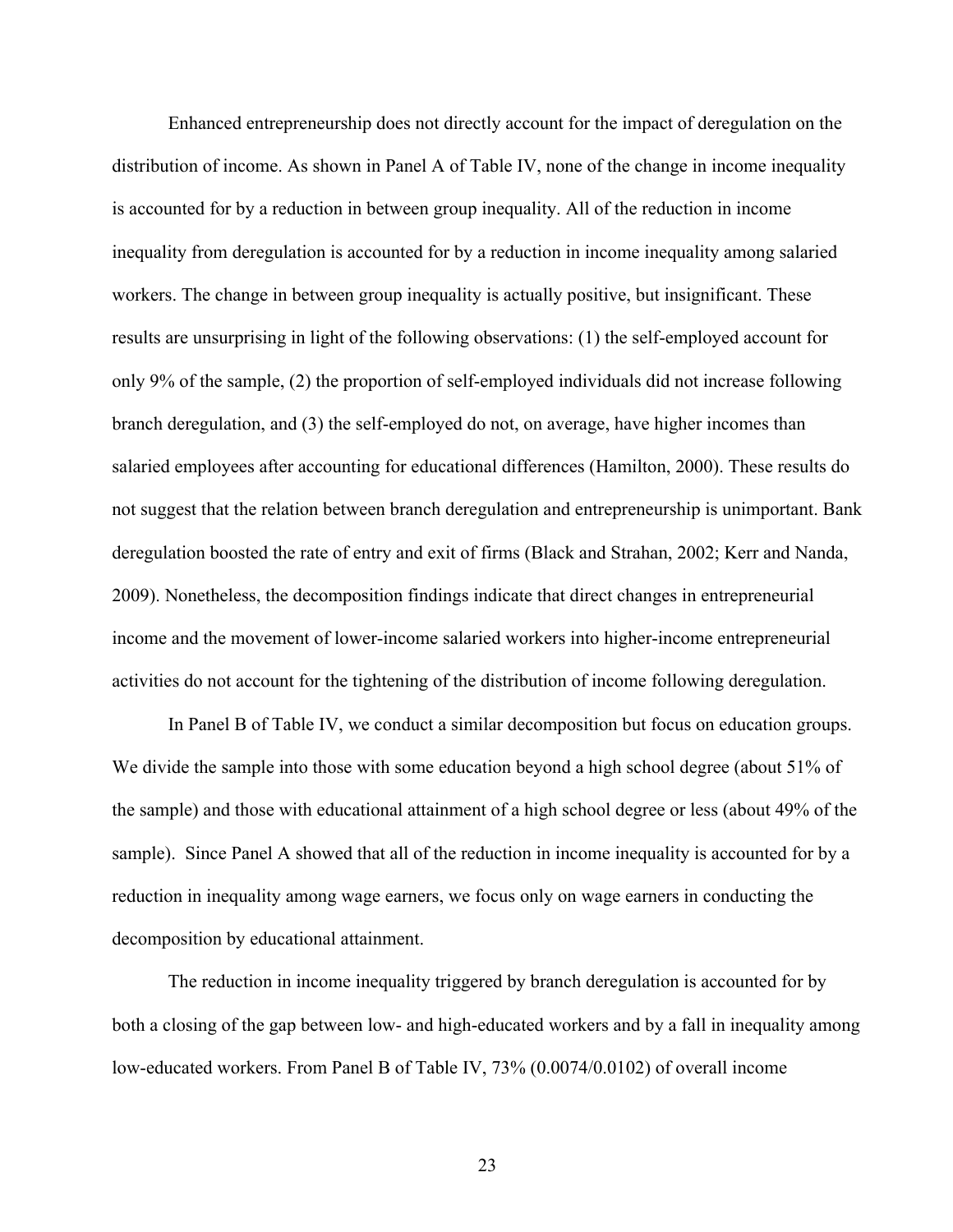inequality is accounted for by a reduction in inequality within the two education categories, and the bulk of this reduction arises because of a tightening of the distribution of income among the lesseducated group. Furthermore, 27% (0.0028/0.0102) of the reduction in income inequality explained by bank deregulation is accounted for by a reduction in the income gap between education groups. The between group results are consistent with at least two possible explanations: (1) bank deregulation eased credit constraints and induced lower-income individuals to increase their investment in education, thereby reducing income inequality and (2) bank deregulation increased the demand for workers in the lower-education group, reducing between group inequality.<sup>4</sup>

To evaluate whether an increase in relative educational attainment by low-skilled workers following bank deregulation accounts for the reduction in income inequality, Table V presents two additional analyses. First, we test whether bank deregulation lowers earnings inequality among workers of different ages. Specifically, we assess whether there is a differential effect of branch deregulation on income inequality for the 25-35, 36-45, and 46-54 age groups. Since Figure 3 shows that the impact of deregulation on income inequality is almost immediate and Levine and Rubinstein (2009) find that the main impact of deregulation on education involves a reduction in high school dropout rates, then if deregulation is reducing earnings inequality by increasing education, we should obverse this primarily among relatively young workers, not those who are older than 35. If we find the same relation between deregulation and earnings inequality across the different age groups, this suggests that increased educational attainment is not the primary channel through which bank deregulation reduce income inequality during our estimation period.

<sup>&</sup>lt;sup>4</sup> We also examined whether bank deregulation reduced income inequality by affecting the income gap between black and white individuals or the gap between women and men. First, when splitting the sample between black and white workers, we find that only 20% of the reduction in income inequality is accounted for by a tightening of the income gap between blacks and whites, while 80% of the reduction in total income inequality is accounted for by a tightening of income inequality within the group of whites. Second, when splitting the sample between women and men, we find that the reduction in income inequality is accounted for by a tightening of income inequality among women and among men, but not a reduction in income inequality between women and men. Also, see Demyanyk (2007), who examines the impact of bank deregulation on proprietors differentiated by race and gender.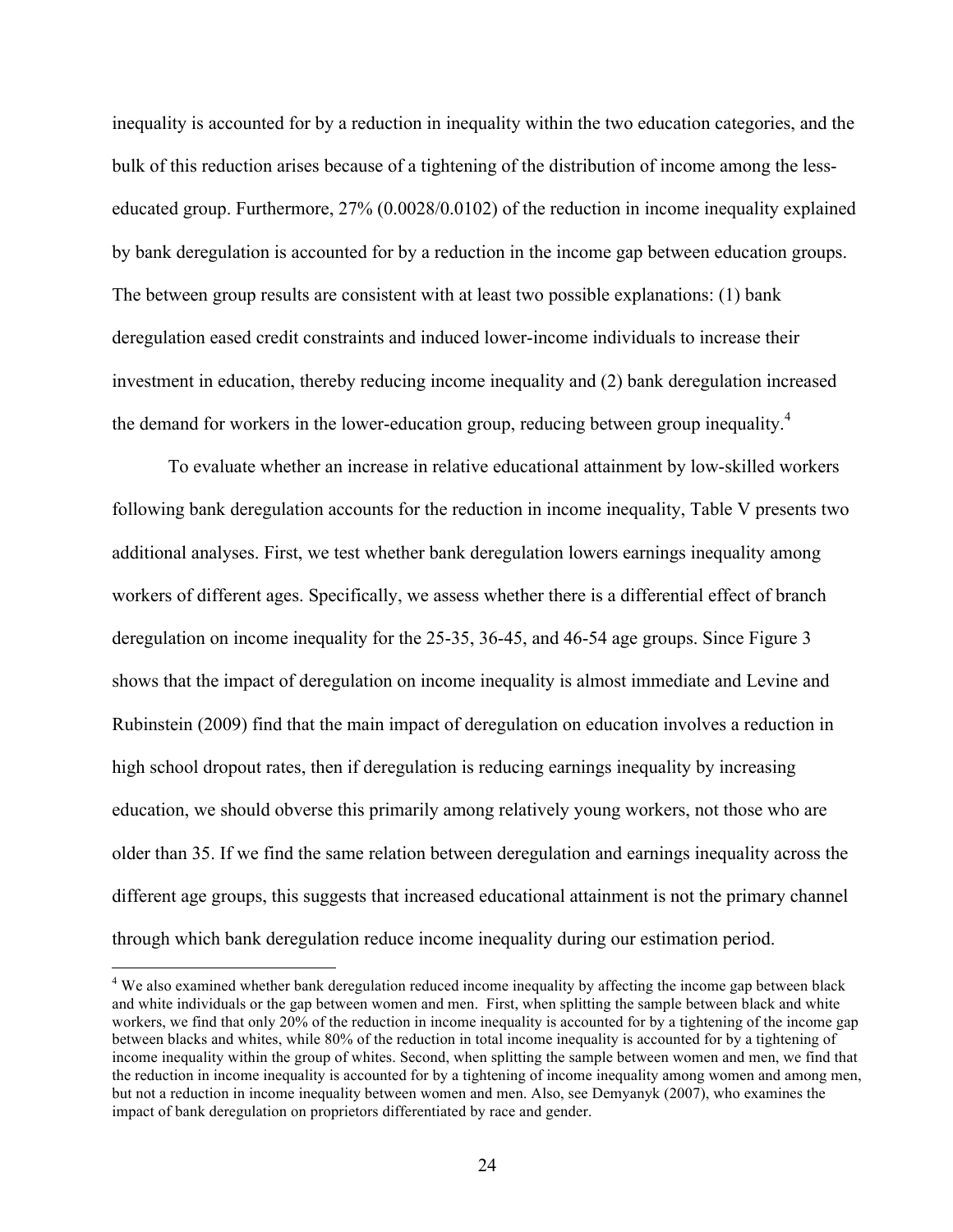Second, we more directly control for education by eliminating the educational attainment component of wage earnings. Specifically, in the analyses thus far, we have computed measures of earnings inequality based on the unconditional wage earnings of individuals. We now condition each individual's earnings on educational attainment. That is, we compute that part of an individual's earnings that are unexplained by years of education. Then, we assess the impact of branch deregulation on measures of earnings inequality that are computed based on conditional earnings. If branch deregulation also reduces these conditional earnings inequality measures, this suggests that deregulation is not reducing earnings inequality only by its effect on educational attainment. In particular, we first regress log earnings on five dummy variables corresponding to the number of years of educational attainment (0-8, 9-11, 12, 13-15, and 16+) and year fixed effects. We then collect the residuals to calculate the conditional earnings inequality measures. In unreported robustness tests, we also control for gender and ethnicity, and obtain the same results.

As shown in Table V, education does not account for the impact of bank deregulation on earnings inequality, suggesting that branch deregulation reduced earnings inequality primarily by boosting firms' relative demand for low-income workers. First, across the five earnings inequality indicators, we do not find any differential effect of branch deregulation on income inequality among the 25-35, 36-45, and 46-54 age groups. The easing of credit constraints in response to bank deregulation is most likely to affect the educational choices of individuals in school, or just out of school. It seems unlikely that branch deregulation will cause a sufficiently large and rapid increase in the educational attainment of workers above the age of 35, such that the resulting increase in earnings would tighten economy-wide measures of earnings inequality in the year after deregulation. Second, bank deregulation reduces conditional earnings inequality, where the conditioning is done based on educational attainment. As shown in Panel B, the estimated impact of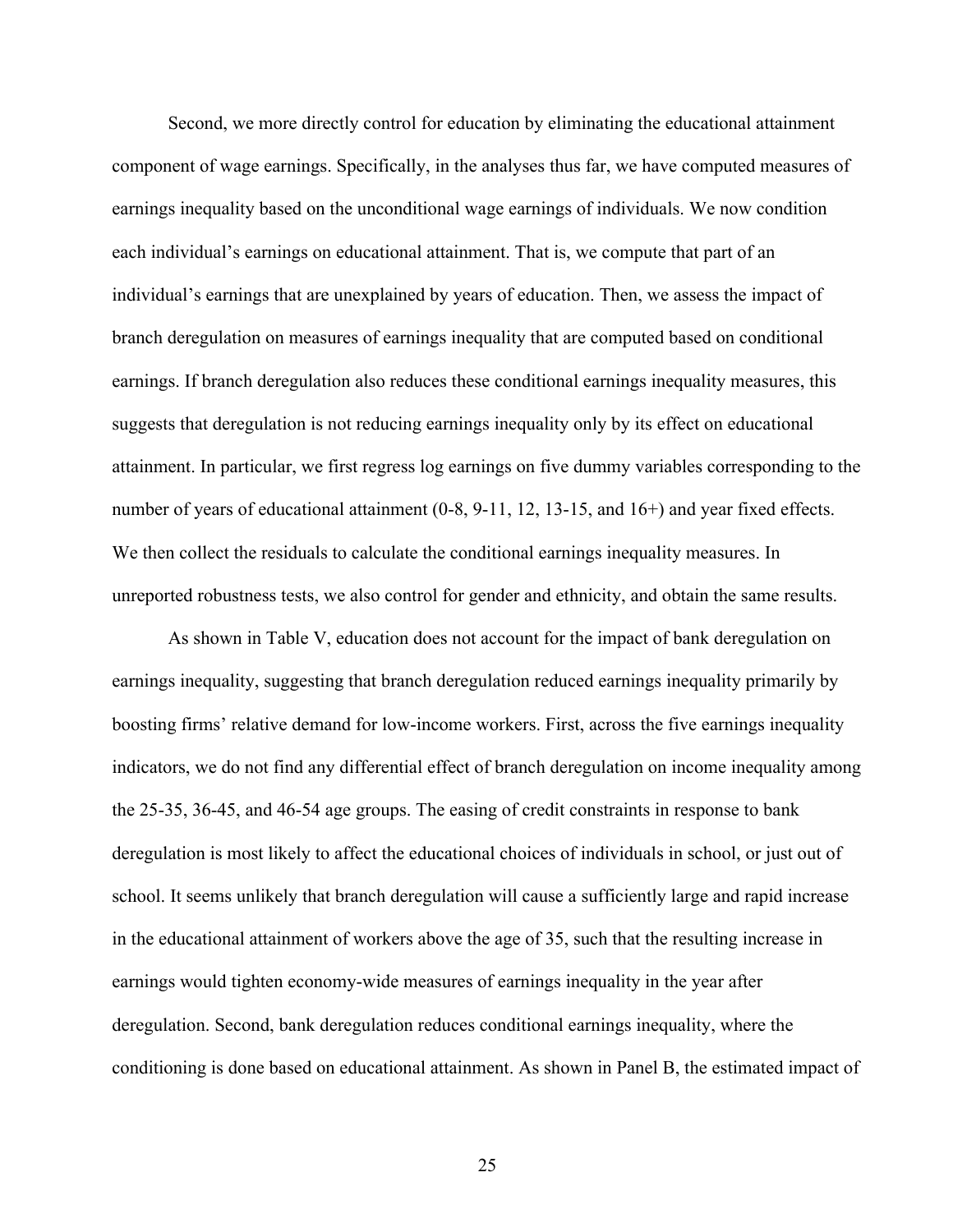deregulation on earnings inequality holds for conditional earnings and there is no differential impact on the 25-35, 36-45, and 46-54 age groups. These findings imply that deregulation is not reducing earnings inequality only through its effect on educational attainment.

Figures 4 and 5 provide additional evidence that branch deregulation reduced income inequality by increasing the relative demand for unskilled workers. Specifically, we assess the impact of branch deregulation on relative wages and relative working hours of unskilled vis-à-vis skilled workers, where unskilled workers are those with 12 or fewer years of completed education and skilled workers are those with 13 or more years of education. Our goal is to abstract from differences, potentially time-varying differences, in experience, race, and gender between unskilled and skilled workers and focus only on differences in wage rates and hours worked.

We follow a two-step procedure for computing the relative wage rates and relative working hours of unskilled workers while controlling for differences in experience, race, and gender.<sup>5</sup> For simplicity, we describe the procedure for wage rates and simply note that we follow the same twostep procedure for relative working hours. We first estimate the following log hourly wage equation using the sample of skilled workers:

$$
w_{\text{ist}}^s = X_{\text{ist}} \theta^s_t + \varepsilon_{\text{ist},}
$$
 (4)

where  $w_{ist}^s$  is the log real hourly wage of skilled worker i in state s during time t and  $X_{ist}$  is a vector of person-specific observable characteristics that includes the level, square, cubic and quartic in potential experience, gender and race indicators, and interaction terms between potential experience and gender and race. Equation (4) is estimated separately for every year between 1976 and 2006.

<sup>&</sup>lt;sup>5</sup> For these analyses, we use May CPS files for the years 1977-1982 and Outgoing Rotation Groups CPS files for the years 1983-2006, which, unlike the March CPS files, provide both reported relative wage rates and working hours. Besides the sample selection criteria discussed above, we focus only on non-agricultural wage and salary workers who are either working or with a job but currently not at work. When analyzing wage rates, we further restrict the sample to individuals with positive weekly working hours, hourly earnings above one-half of the real minimum wage in 1982. These restrictions are standard in the literature on wage rates and working hours.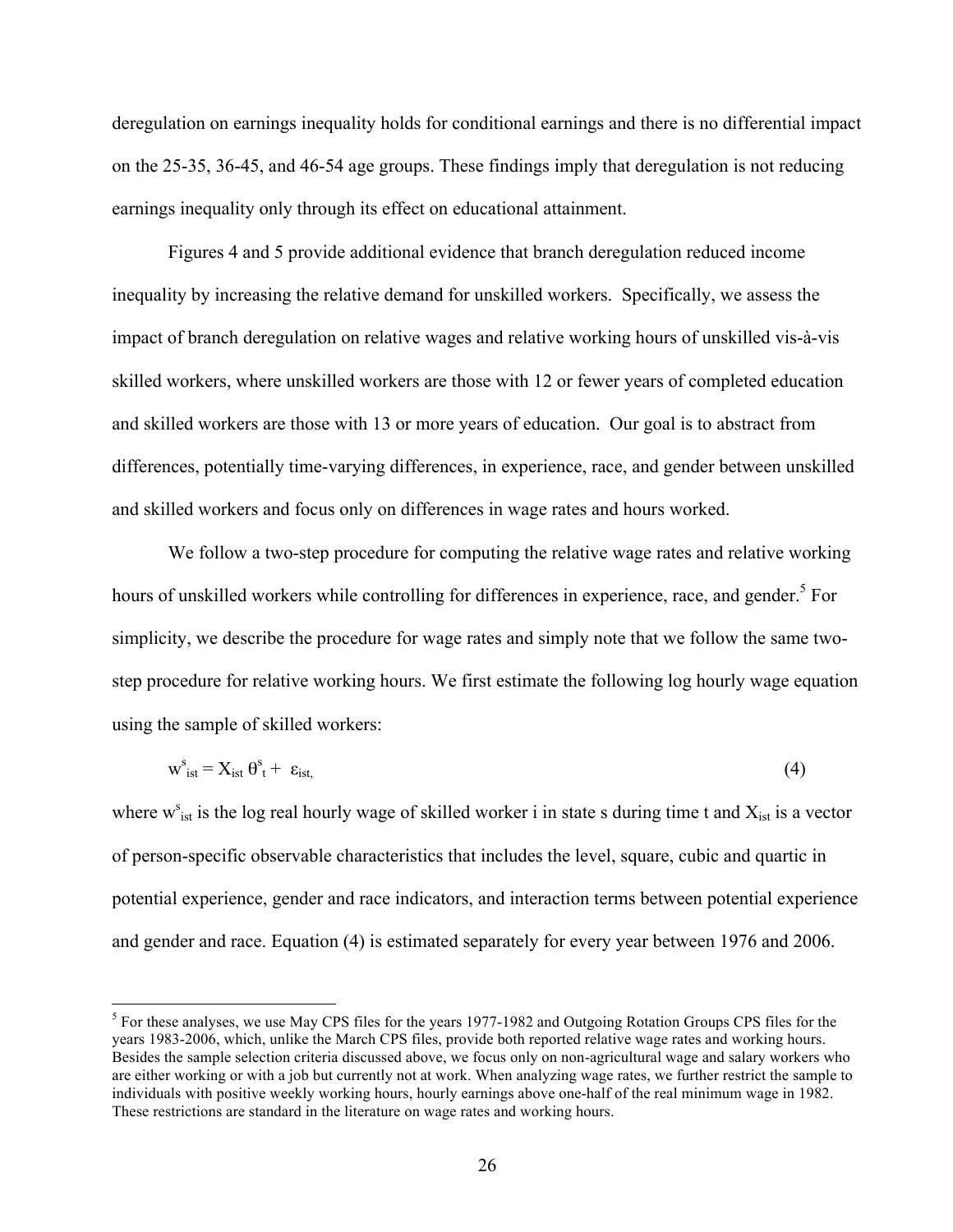This yields time-varying returns to observable characteristics, i.e.,  $\theta_{t}^{s}$ . This is important given the changes in the structure of wages in the United States since the mid 1970s (Katz and Autor, 1999). In the second step, we generate the estimated relative wage rate of each unskilled worker i in state s during time t as the worker's actual log real wage rate  $(w<sup>u</sup><sub>ist</sub>)$  minus the estimated wage rate that a skilled worker with the same characteristics would earn:

$$
r_{\rm ist} = w_{\rm ist}^{\rm u} - X_{\rm ist}^{\rm u} \theta_{\rm t}^{\rm s} \tag{5}
$$

where  $X^u_{ist} \theta^s_t$  is computed based on the condition that each unskilled worker's observable characteristics ( $X^u$ <sub>ist</sub>) are rewarded at the same time-varying estimated prices ( $\theta^s$ <sub>t</sub>) as his skilled counterpart. In this way, we abstract from potential time-varying differences in the valuation of race, gender, and experience across unskilled and skilled workers in the labor market and focus on relative wage rates and working hours. We calculate the relative working hours in exactly the same manner as above, but use weekly working hours instead of wages. We then run regressions similar to those underlying Figure 3. Specifically,

$$
r(w)_{\text{ist}} = \alpha + \beta_1 D^{-10}_{st} + \beta_2 D^{-9}_{st} + ... + \beta_{25} D^{+15}_{st} + A_s + B_t + \varepsilon_{\text{ist},}
$$
(6)

where  $r(w)_{ist}$  is the log real relative wage of unskilled worker i, who resides in state s in year t, and the "D's," equal zero, except as follows:  $D^{-j}$  equals one for states in the  $j<sup>th</sup>$  year before deregulation, while  $D^{+j}$  equals one for states in the  $j^{\text{th}}$  year after deregulation. We use an analogous procedure for relative weekly working hours.

Together, Figures 4 and 5 indicate bank deregulation boosted both the relative wage rates and relative working hours of unskilled workers in comparison to skilled workers. Figure 4 shows that the relative wages of unskilled workers show a significant increase three years after branch deregulation, a trend that continues thereafter, with an overall increase of almost nine percent 15 years after branch deregulation. Figure 5 shows an immediate impact of branch deregulation on the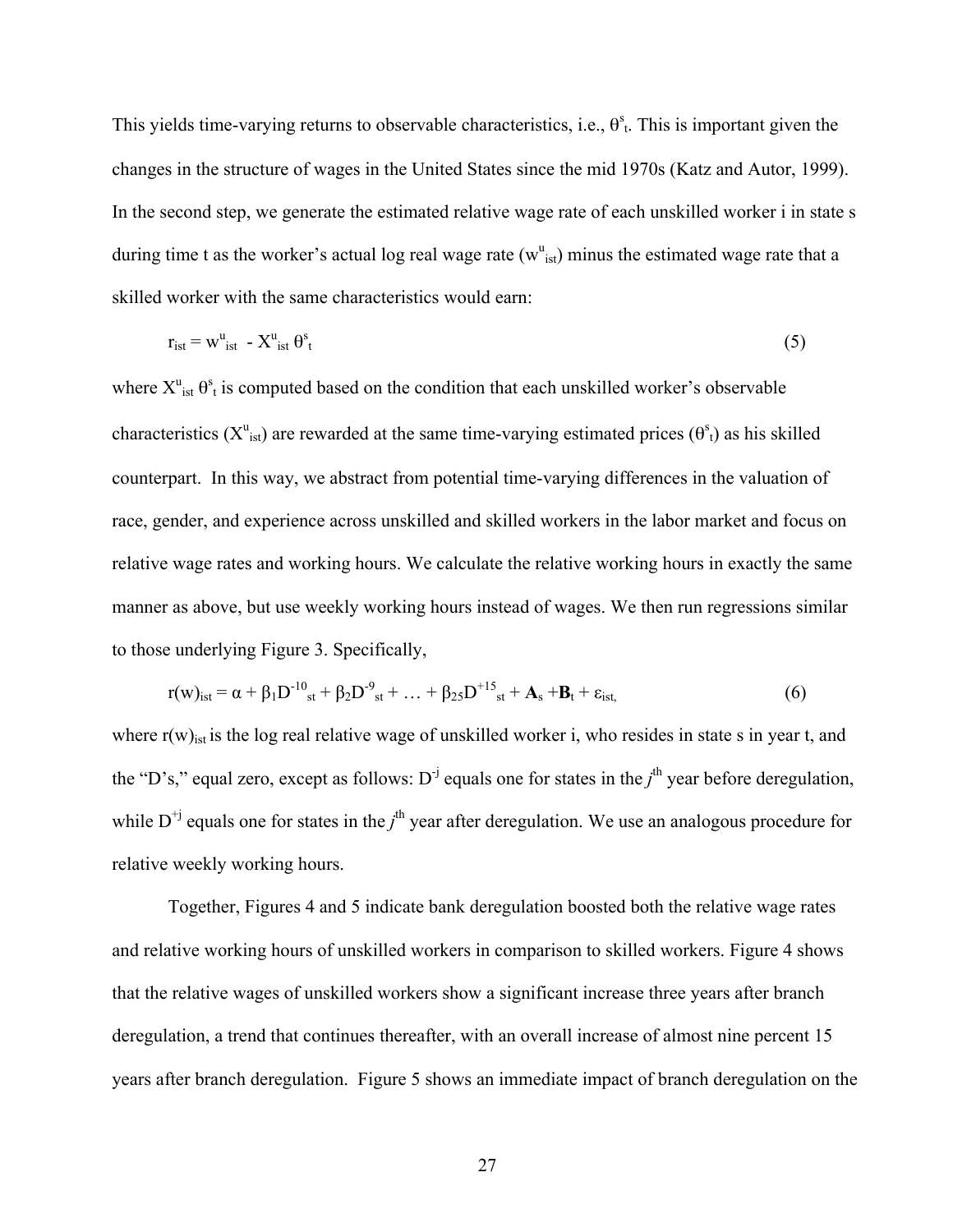relative hours worked of unskilled vis-à-vis -skilled workers, a trend that continues for the following 15 years, with an overall effect of 1.5 hours per week.

Figure 6 provides additional evidence for a labor market effect of branch deregulation. Specifically, here we graph the dynamic effect of branch deregulation on unemployment, by running the following regression:

Log (Unemployment)<sub>st</sub> = 
$$
\alpha + \beta_1 D^{-10}_{st} + \beta_2 D^{-9}_{st} + ... + \beta_{25} D^{+15}_{st} + A_s + B_t + \varepsilon_{st}
$$
, (7)

Figure 6 shows a significant dampening effect of branch deregulation on unemployment starting in the second year after deregulation and with a cumulative effect of more than two percentage points after 15 years. This suggests that branch deregulation resulted both in higher relative wages and working hours of the unskilled relative to the skilled and in a reduction of unemployment, both indirect repercussions of financial liberalization that do not involve an increase in access to financial services by low-income individuals.6

<sup>&</sup>lt;sup>6</sup> In addition, when assessing the impact of branch deregulation on income inequality for different levels of initial unemployment rates, we find a strong effect of unemployment on the relationship between branch deregulation and income inequality, i.e. states with initially higher levels of unemployment also experience a significantly higher reduction in income inequality after branch deregulation, while states with an initial unemployment rate below the median experience a weaker or even insignificant reduction in income inequality after branch deregulation. On the other hand, in unreported regressions, we confirm that the findings of Table II hold when excluding unemployed from the sample. This finding and the fact that the Table II results hold when controlling for unemployment and its lags underline that the relationship between branch deregulation and income inequality is not accounted for completely by a reduction in unemployment following deregulation.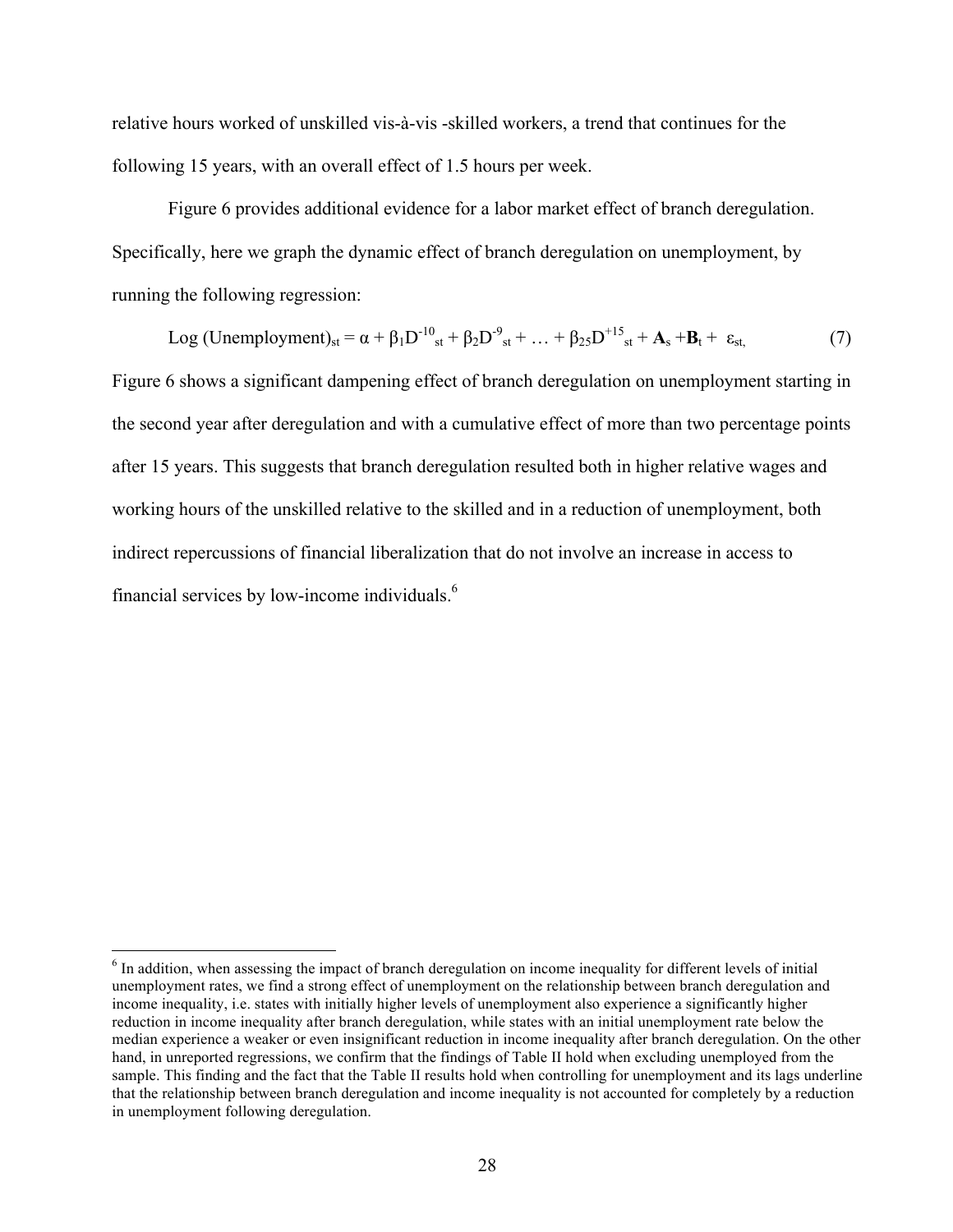# **5. Conclusions**

Policymakers and economists disagree sharply about who wins and who loses from bank regulations. While some argue that the unregulated expansion of large banks will increase banking fees and reduce the economic opportunities of the poor, others hold that regulations restrict competition, protect monopolistic banks, and disproportionately help the rich. More generally, an influential political economy literature stresses that income distributional considerations, rather than efficiency considerations, frequently exert the dominant influence on bank regulations as discussed in Claessens and Perotti (2007) and Haber and Perotti (2008).

We find that removing restrictions on intrastate branching tightened the distribution of income by increasing incomes in the lower part of the income distribution while having little impact on incomes above the median. This finding is robust to an array of sensitivity analyses. We find no evidence that reverse causality drives the results. Moreover, the impact of deregulation on income distribution varies in a theoretically predictable manner across states with distinct economic, financial, and demographic characteristics at the time of deregulation. These findings support the view that branch regulation in the United States restricted competition, protected local banking monopolies, and impeded the economic opportunities of the relatively poor.

We also present evidence that the impact of branch deregulation on income inequality is an indirect one. There is no evidence that branch deregulation reduces inequality by boosting incomes of the self-employed or by increasing educational attainment. Rather, the effect of branch deregulation on income inequality is driven by a reduction in inequality between skilled and unskilled workers and a reduction in income inequality among unskilled worker. In addition, we show that the relative wages and the relative working hours of unskilled vis-à-vis skilled workers increased significantly after branch deregulation. This is consistent with branch deregulation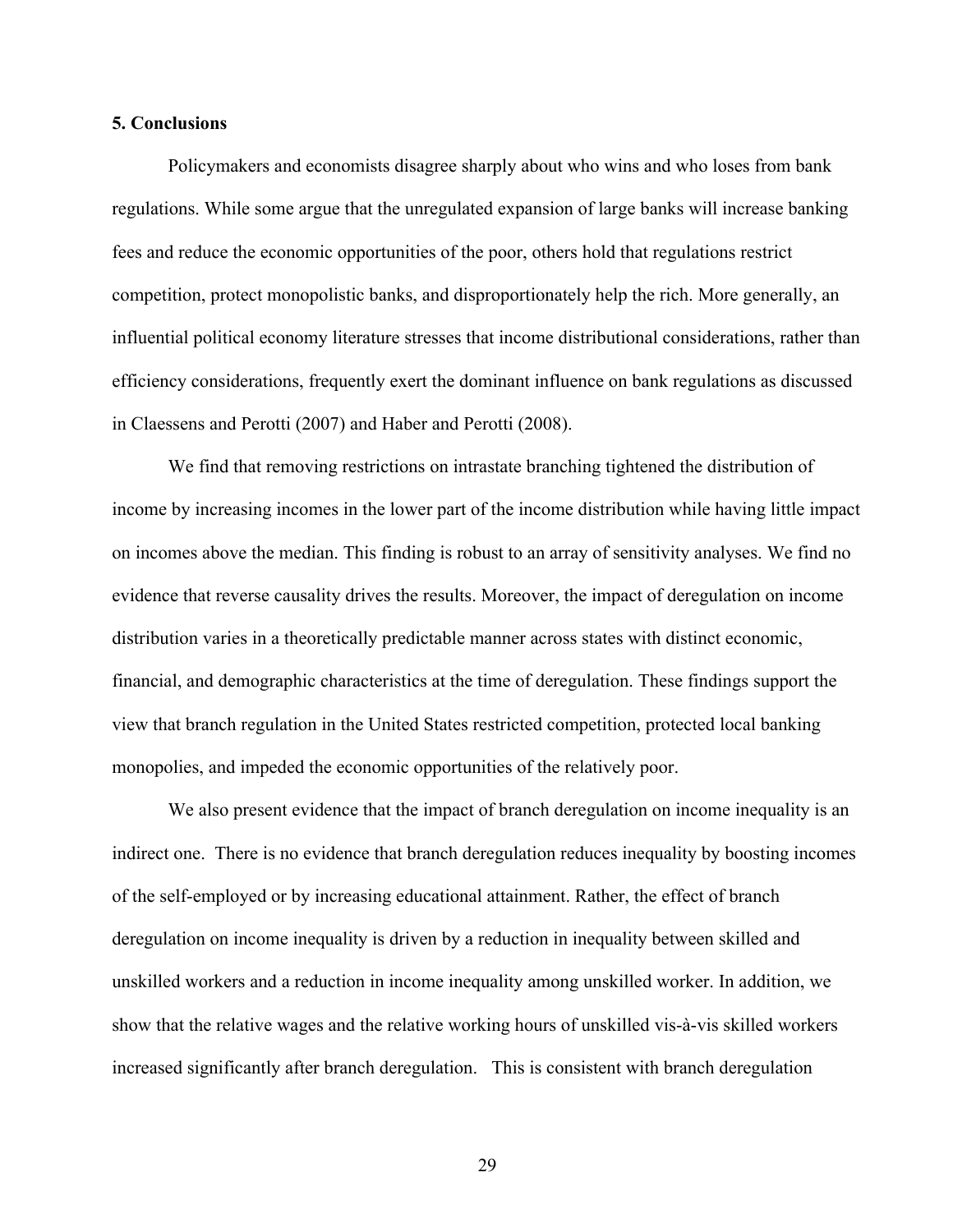leading to a greater demand for labor that falls disproportionally on lower-skilled workers who therefore see both their working hours and their wage rates increase. A second, complementary labor market channel that we document is a reduction in unemployment following branch deregulation, which is in addition to the increase in relative wages and working hours of lowincome workers.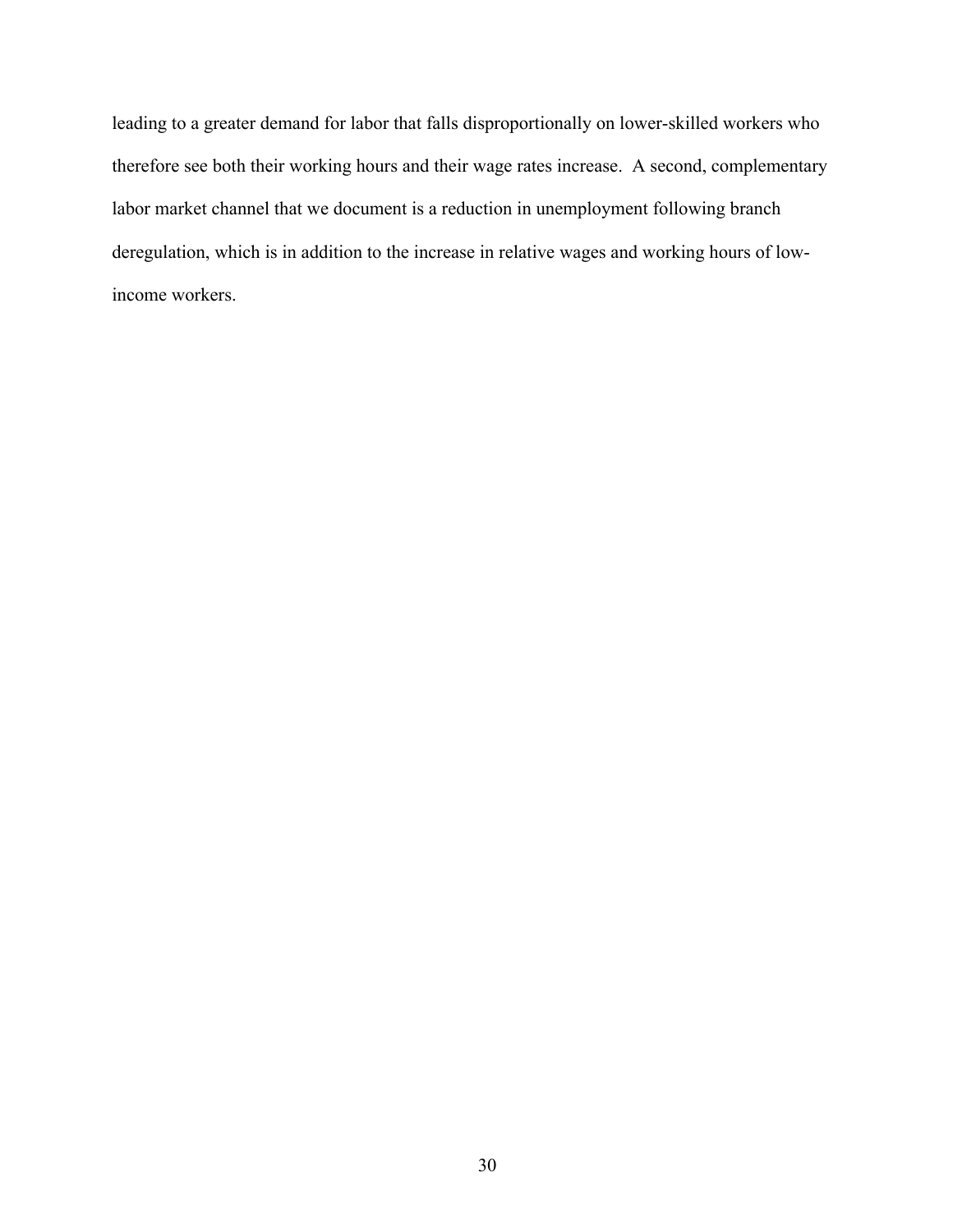# **References**

Acharya, V., Imbs, J., Sturgess, J., 2008. Finance and efficiency: do bank branching regulations matter?, London Business School mimeo.

Amel, D., Liang, N., 1992. The relationship between entry into banking markets and changes in legal restrictions on entry. The Antitrust Bulletin 37, 631-49.

Autor, D.H., Donohue, J.J. III., Schwab, S.J., 2006. The costs of wrongful-discharge laws. The Review of Economics and Statistics 88, 211-231.

Banerjee, A., Newman, A.F., 1993. Occupational choice and the process of development, Journal of Political Economy 101, 274-98.

Barth, J.R., Caprio, G., Levine, R., 2006. Rethinking Bank Regulation: Till Angels Govern. Cambridge University Press, New York.

Beck, T., Demirgüç-Kunt, A., Levine, R., 2007. Finance, inequality and the poor: cross-country evidence. Journal of Economic Growth 12, 27-49.

Bekaert, G., Harvey, C., Lundblad, C., 2005. Does financial liberalization spur growth? Journal of Financial Economics 77, 3-55.

Black, S.E., Strahan, P., 2001. The division of spoils: rent-sharing and discrimination in a regulated industry. American Economic Review 91, 814-831.

Black, Sandra E. and Philip Strahan (2002). "Entrepreneurship and bank credit availability." Journal of Finance 57, 2807-2833.

Bodenhorn, H., 2003. State Banking in Early America: A New Economic History. Oxford University Press, New York.

Burgess, R., Pande, R., 2007. Can rural banks reduce poverty? Evidence from the Indian social banking experiment. American Economic Review 95, 780-95.

Calem, P., 1994. The impact of geographic deregulation on small banks. Business Review, Federal Research Bank of Philadelphia, 17-31.

Claessens, S., Perotti, E., 2007. Finance and inequality: channels and evidence. Journal of Comparative Economics 35, 748-773.

Clark, A., P. Frijters, M.A. Shields 2008. A survey of the income happiness gradient, Journal of Economic Literature 46, 95-144.

Demirguc-Kunt, A., Levine, R., 2009. Finance and opportunity. Annual Review of Financial Economics 1, Palo Alto, CA, forthcoming.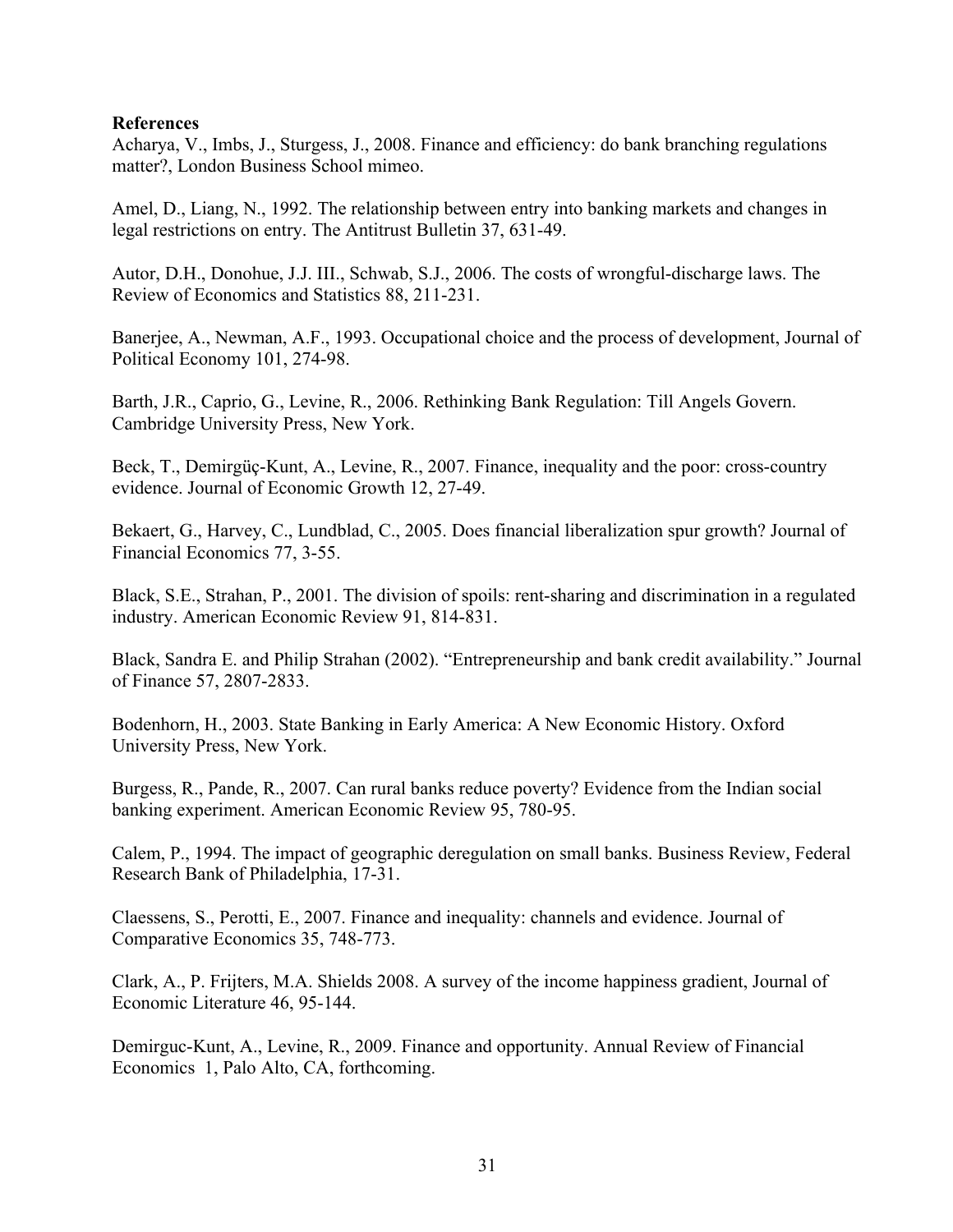Demyanyk, Y., 2007. U.S. banking deregulation and self-employment: a differential impact on those in need, Federal Reserve Bank of St. Louis Working Paper.

Demyanyk, Y., Ostergaard, C., Sorensen, B., 2007. U.S. banking deregulation, small businesses, and interstate insurance of personal income. Journal of Finance 62, 2763-2801.

Flannery, M., 1984. The social costs of unit banking restrictions. Journal of Monetary Economics 13, 237-49.

Galor, O., Zeira, J., 1993. Income distribution and macroeconomics. Review of Economic Studies 60, 35-52.

Greenwood, J., Jovanovic, B., 1990. Financial development, growth, and the distribution of income. Journal of Political Economy 98, 1076-1107.

Haber, S., Perotti, E., 2008. The political economy of finance. Stanford University mimeo.

Hamilton, B.H., 2000. Does entrepreneurship pay? an empirical analysis of the returns to selfemployment. The Journal of Political Economy 108, 604-631.

Hammond, B., 1957. Bank and Politics in America: From the Revolution to the Civil War. Princeton University Press.

Huang, R., 2008. Evaluating the real effect of bank branching deregulation: comparing contiguous counties across U.S. state borders. Journal of Financial Economics 87, 678-705.

Jayaratne, J., Strahan, P., 1996. The finance-growth nexus: evidence from bank branch deregulation. Quarterly Journal of Economics 111, 639-670.

Jayaratne, J., Strahan, P., 1998. Entry restrictions, industry evolution and dynamic efficiency: evidence from commercial banking. Journal of Law and Economics 41, 239-74.

Jerzmanowski, M., Nabar, M., 2007. Financial development and wage inequality: Theory and Evidence. Mimeo.

Kahneman, D., Krueger, A., 2006. Developments in the measurement of subjective well-being. Journal of Economic Perspectives 20, 3-24.

Kaplan, S., Rauh, J., 2009. Wall Street and Main Street: What Contributes to the Rise in the Highest Incomes? Review of Financial Studies, forthcoming.

Katz, L., Autor, D. 1999. Changes in the Wage Structure and Earnings Inequality. Handbook of Labor Economics, Vol. 3, Chapter 26.

Kerr, W., Nanda, R., 2009. Democratizing entry: banking deregulations, financing constraints, and entrepreneurship. Journal of Financial Economics, forthcoming.